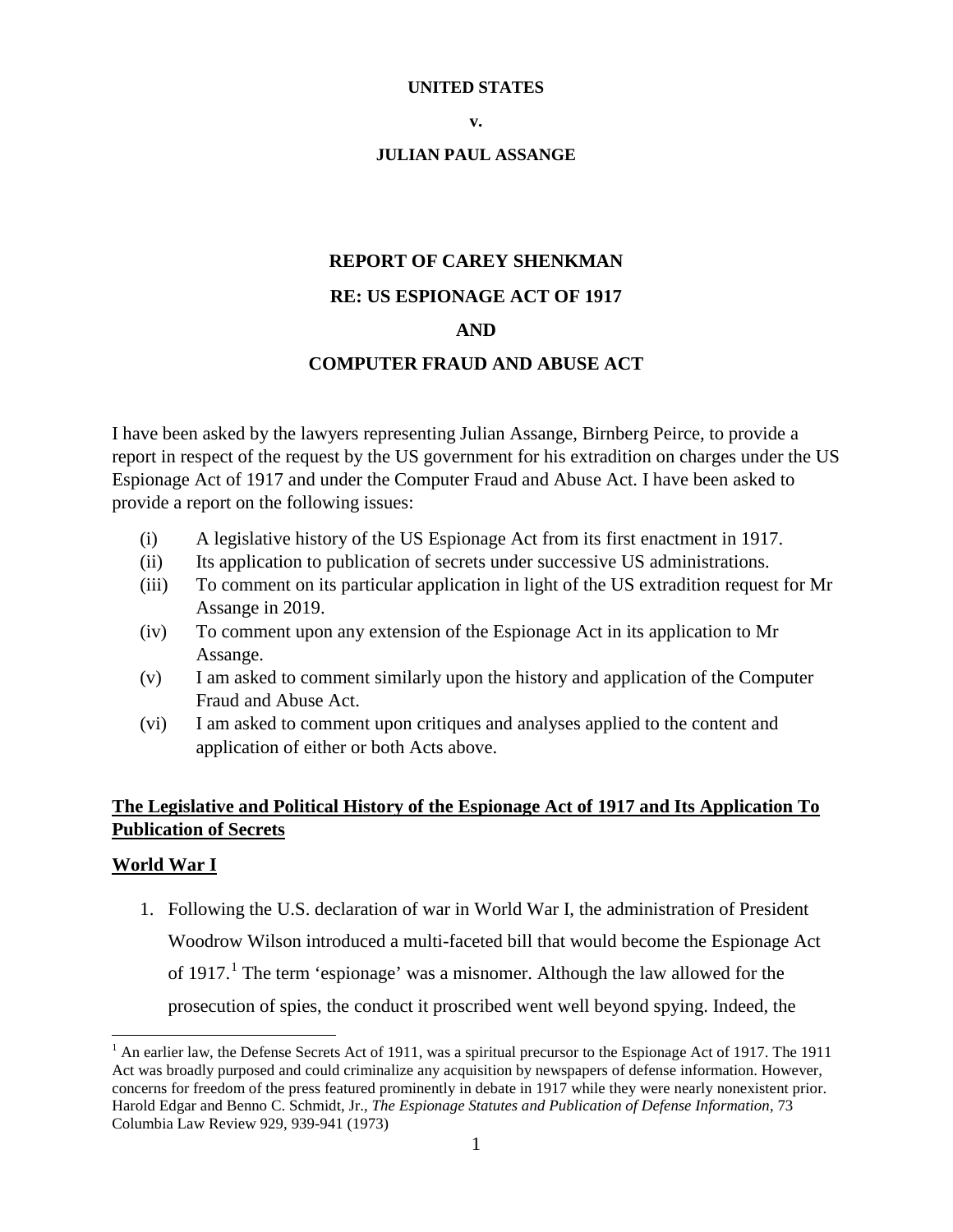Espionage Act would become the principal tool for what President Wilson dubbed his administration's "firm hand of stern repression" against opposition to U.S. participation in the war.<sup>[2](#page-1-0)</sup> Wilson declared a no-tolerance policy for those who "inject the poison of disloyalty into our most critical affairs."<sup>[3](#page-1-1)</sup> When the Espionage Act was proposed, Wilson believed that disloyal Americans "had sacrificed their right to civil liberties."<sup>[4](#page-1-2)</sup> Gilbert E. Roe, a leading First Amendment lawyer associated with the Free Speech League, the most important civil liberties organization during the period between the Civil War and the First World War, expressed alarm regarding the Espionage bill. He wrote in an April 7, 1917 letter: "There are worse calamities even than war. One of them would be the destruction of free speech and of free press—both of which have been much restricted even in times of peace."<sup>[5](#page-1-3)</sup> The law's indefinite language made it a "vehicle for oppression."[6](#page-1-4) "You do not need this statute," Roe concluded, "You do not need any statute like it in this country."<sup>[7](#page-1-5)</sup> One Senator characterized the law as "unconstitutional, un-American, unwise, and unnecessary," continuing that "no one can foresee all the evils to flow from it."<sup>[8](#page-1-6)</sup>

2. The proposed legislation was debated extensively in Congress in April and May of 1917. Wilson contended that his "authority to exercise censorship over the press . . . is absolutely necessary to the public safety."[9](#page-1-7) A press censorship provision in the original bill prompted the strongest criticism. It gave the president broad authority to declare unlawful in wartime the publication of any information "of such character that it is or might be useful to the enemy."[10](#page-1-8) One Congressman referred to the provision as a "vicious precedent," another as "an instrument of tyranny."[11](#page-1-9) The provision was also roundly criticized by the press and its leading trade organization, the American Newspaper Publishers' Association. The Association declared that the provision "strikes at the

<span id="page-1-0"></span><sup>&</sup>lt;sup>2</sup> Woodrow Wilson, Address delivered at Joint Session of the Two Houses of Congress, *April 2, 1919*, 65<sup>th</sup> Cong., 1<sup>st</sup> Sess., Senate Doc. No. 5, Serial No. 7264, Washington, D.C., 1917, at 3-8.<br><sup>3</sup> Geoffrey R Stone, *Perilous Times: Free Speech in Wartime From the Sedition Act of 1798 to the War on Terrorism* 

<span id="page-1-1"></span><sup>(</sup>NY: Norton, 2004) at 137.

Stone, 137.

<span id="page-1-3"></span><span id="page-1-2"></span><sup>5</sup> David M. Rabban, *Free Speech in Its Forgotten Years* (NY: Cambridge University Press, 1998) at 305-306. <sup>6</sup> *Ibid.*

<span id="page-1-5"></span><span id="page-1-4"></span><sup>7</sup> *Ibid.*

<span id="page-1-6"></span><sup>8</sup> Stephen M. Kohn, *American Political Prisoners: Prosecutions under the Espionage and Sedition Acts* (Westport, CT: Praeger, 1994) at 8.

 $<sup>9</sup>$  Stone at 149.</sup>

<span id="page-1-9"></span><span id="page-1-8"></span><span id="page-1-7"></span><sup>10</sup> *Ibid.* at 147-148. <sup>11</sup> *Ibid.*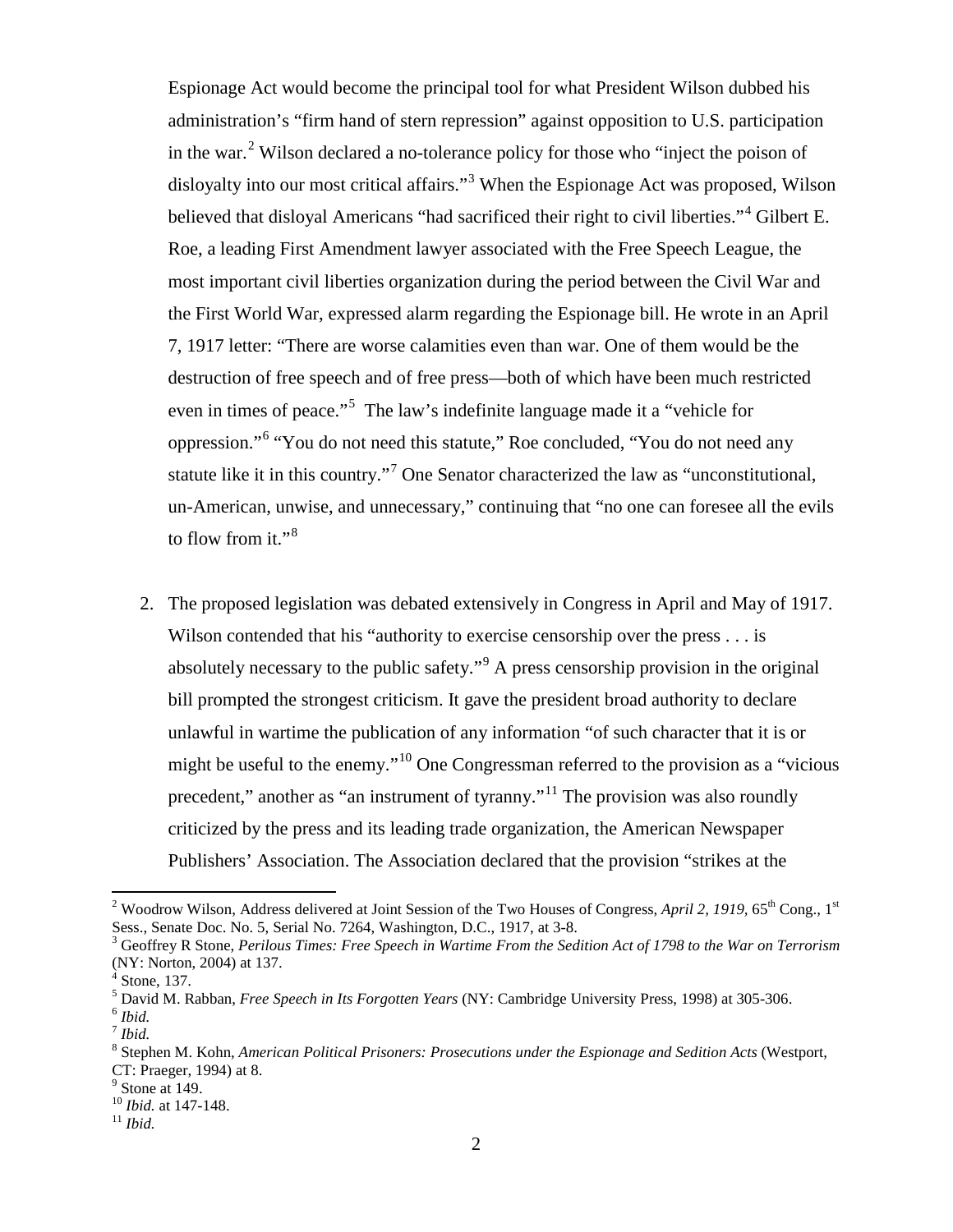fundamental rights of the people" and that "in war, especially, the press should be free, vigilant, and unfettered."<sup>[12](#page-2-0)</sup> Congress rejected the President's press censorship provision, and narrowed two other sections of the administration's bill limiting freedom of expression. In the first instance, open-ended language against instigating "disaffection" in U.S. military forces was replaced with a prohibition against causing "insubordination, disloyalty, mutiny, or refusal of duty."<sup>[13](#page-2-1)</sup> In the second, language prohibiting "treasonable" and "anarchistic" publications was removed from a section defining the postmaster general's authority to ban anti-war publications from the mails.<sup>[14](#page-2-2)</sup>

3. The Espionage Act of 1917, passed by Congress on June 15, 1917, and further amended eleven months later, was expansive in scope. Despite the removal of the most egregious passages of the original bill, the Act threatened First Amendment rights more than any federal statute passed in the previous century. Its full title is noteworthy: "An Act to punish acts of interference with foreign relations, the neutrality, and the foreign commerce of the United States, to punish espionage, and better to enforce the criminal laws of the United States, and for other purposes."<sup>[15](#page-2-3)</sup> Whilst the Espionage Act established harsh penalties for spying for a foreign enemy in wartime and in light of U.S. entry into the war addressed such matters as U.S. control of arm shipments and its ports, the Act also reflected the government's desire to control information and public opinion regarding the war effort.<sup>[16](#page-2-4)</sup> It embraced broad proscriptions against the possession and transmission of information related to national defense; established severe penalties for criticism of the war; contained conspiracy provisions; and established a censorship system for the press. The original legislation was not demarcated as wartime emergency legislation; key provisions would continue to apply in times of peace as well as war, and remain in force a century after their enactment.

<span id="page-2-2"></span>

<span id="page-2-4"></span><span id="page-2-3"></span>

<span id="page-2-1"></span><span id="page-2-0"></span><sup>&</sup>lt;sup>12</sup> *Ibid.*<br><sup>13</sup> *Ibid.*<br><sup>14</sup> *Ibid.* at 150-151.<br><sup>15</sup> Espionage Act of 1917, Chap. 30, 65<sup>th</sup> Cong, Sess I, 1917, at 217.<br><sup>15</sup> The Espionage Act captures three categories of individuals: traditional spies (e.g. individu behest of a foreign power), government insiders who disclose secrets to the press, and members of the general public and media (e.g. individuals with no obligation to maintain secrets). While there is a body of law interpreting the Act as applied to the first category, this analysis focuses on applications of the law to the latter two categories of individuals.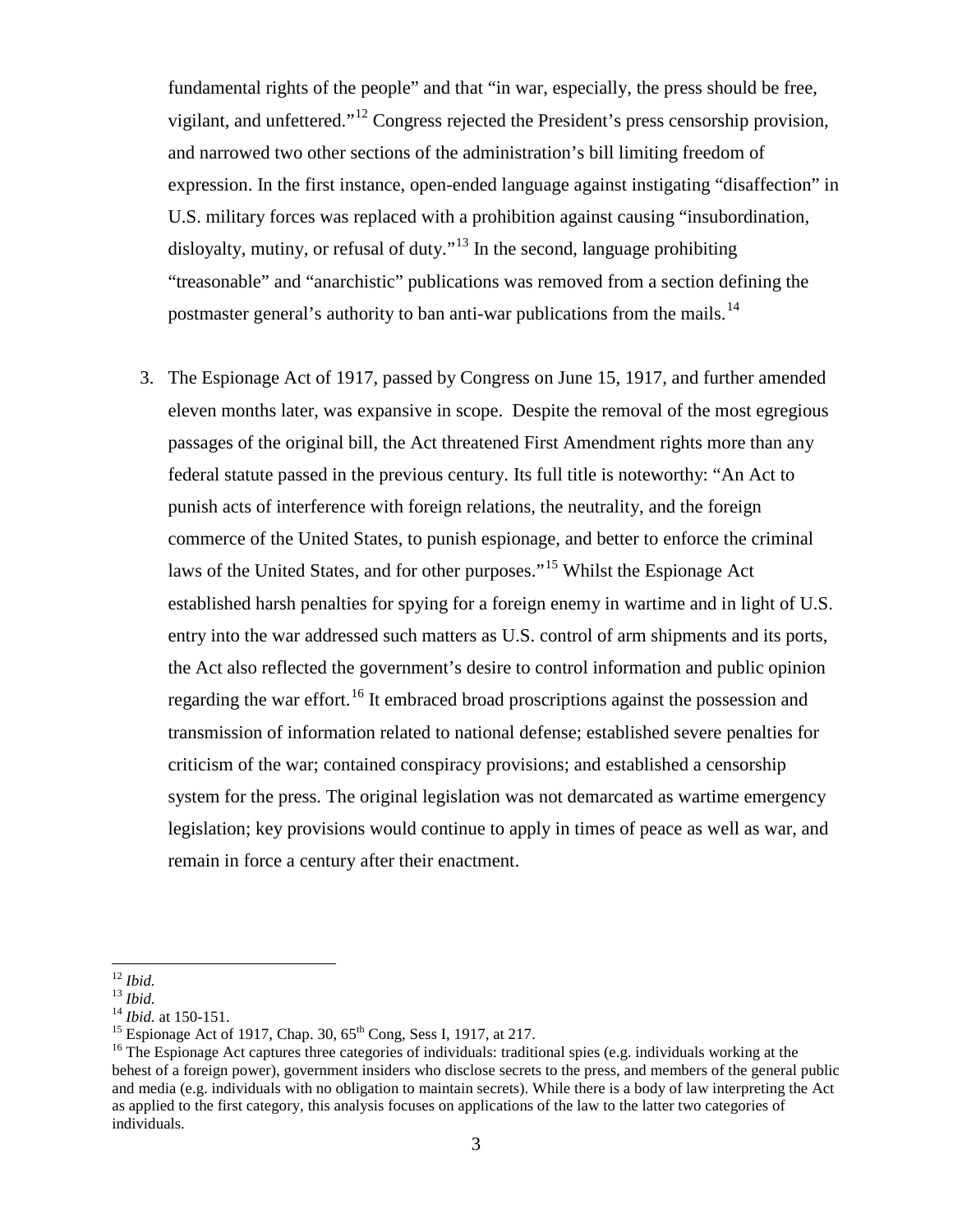- 4. The first section would come to have significant implications for secrecy in government, from the rudimentary communications technology of the early 20th century to the digital age. Title I of the Act came under the rubric of Espionage. It applied to persons who obtained information "respecting the national defense with intent or reason to believe that the information . . . is to be used to the injury of the United States, or to the advantage of any foreign nation."<sup>[17](#page-3-0)</sup> A long list of prohibited types of information followed, ranging from maps and codes to the location of wireless stations and military bases. A critical passage of Title I, Section 1, targeted any person in possession of sensitive defenserelated documents, whether legally or illegally, who "willfully communicates or transmits  $\dots$  the same to any person not entitled to receive it."<sup>[18](#page-3-1)</sup> The characterization of illegal recipients of such information was open-ended, not limited to secret agents and foreign governments. This language would, years later, become the basis of what became § 793 of the Act and lead to prosecution of government employees who leaked classified information to the press. A conspirator who "induces or aids another" in transmitting secret defense information would be considered equally culpable. Violation of this section carried penalties of up to \$10,000 in fines and imprisonment for two years.
- 5. Title I, Section 3 criminalized seditious libel and provided a means to repress dissent. It barred communication of information or views by members of the general public deemed to be a hindrance to the war effort:

Whoever, when the United States is at war, shall willfully make or convey false reports or false statements with intent to interfere with the operation or success of the military or naval forces of the United States or to promote the success of its enemies and whoever…shall willfully cause or attempt to cause insubordination, disloyalty, mutiny, or refusal of duty, in the military or naval forces of the United States, shall be punished by a fine of not more than \$10,000 or imprisonment for not more than twenty years, or both.<sup>[19](#page-3-2)</sup>

6. This section prompted the overwhelming majority of Espionage Act indictments during the First World War. The Act also authorized a censorship system. Title XII gave the Postmaster General authority to ban from the mails publications that violated any provision of the Espionage Act. Section 2 stipulated that "Every letter, writing, circular, postal card, picture, print, engraving, photograph, Newspaper, pamphlet, book, or other

<span id="page-3-1"></span><span id="page-3-0"></span><sup>17</sup> *Ibid.* <sup>18</sup> *Ibid.* at 218.

<span id="page-3-2"></span><sup>19</sup> *Ibid.* at 219.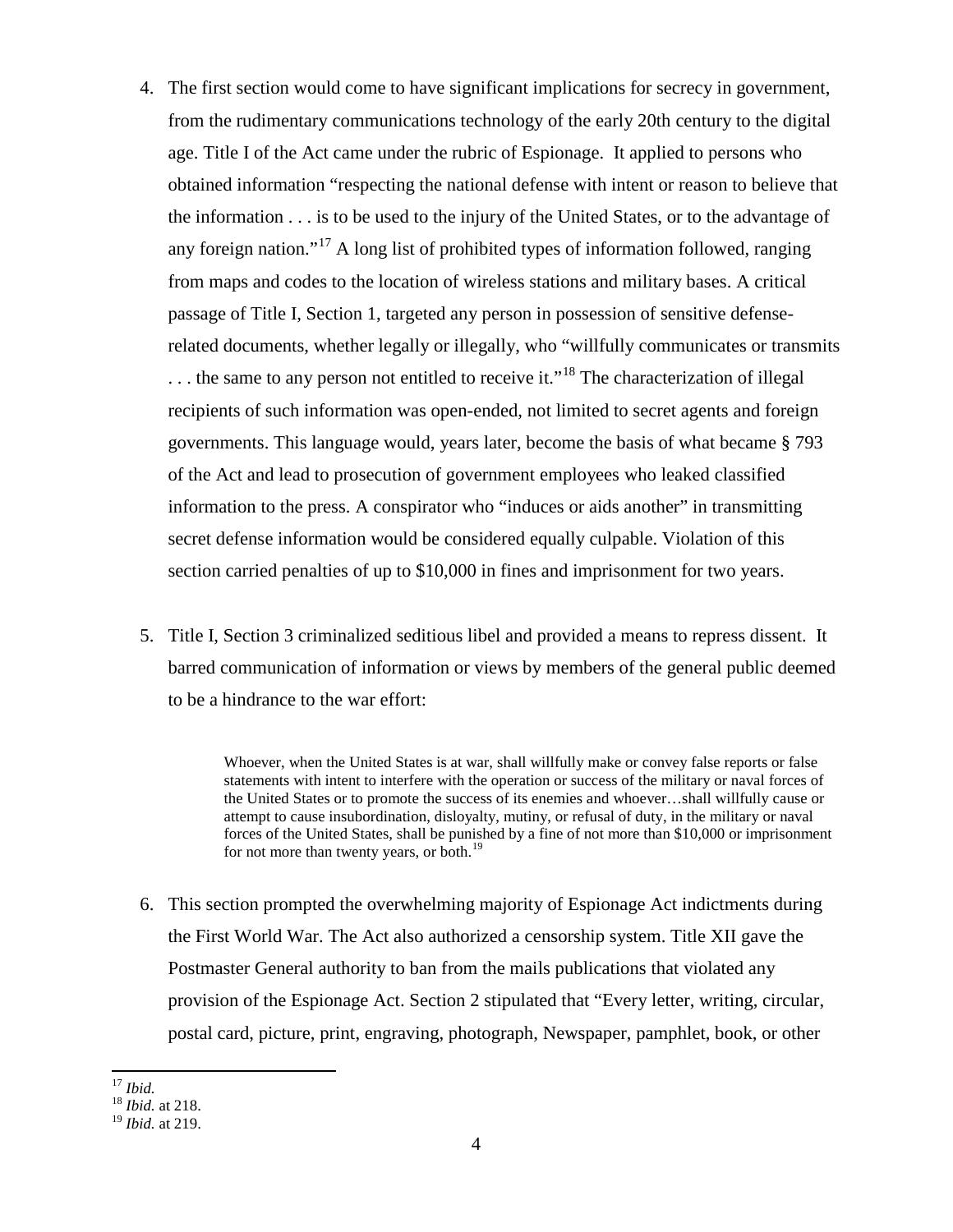publication, matter or thing, of any kind, containing any matter advocating or urging treason, insurrection, or forcible resistance to any law of the United States, is hereby declared to be nonmailable."[20](#page-4-0) Persons failing to abide by rulings banning a given publication from the mails faced up to \$5,000 in fines and five years' imprisonment. Emily S. Rosenberg observed that the government's ability to block virtually all published material directed to a mass audience through the postal system "provided a major weapon of informational control."<sup>[21](#page-4-1)</sup>

7. For the first time since the discredited Sedition Act of 1798—a period encompassing the War of 1812, the Mexican War, the Civil War and the Spanish-American War—Congress passed a seditious libel law. The passage was followed shortly after by an amendment known as the Sedition Act of 1918 which took the provisions of the 1917 Act even further.<sup>[22](#page-4-2)</sup> John Lord O'Brian, Assistant Attorney General and head of the War Emergency Division, successfully lobbied against adding language protecting free expression that was truthful and made in good faith, claiming it would "greatly decrease the value of the espionage act as a deterrent of propaganda."<sup>[23](#page-4-3)</sup> The Sedition Act amended Title I, Section 3, of the Espionage Act to cover the expression of opinion by radical critics of American society as well as by opponents of U.S. participation in the war. The amendment punished with up two twenty years' imprisonment those who uttered or wrote "disloyal" language "about the form of government of the United States" as well as "any language intended to bring the form of government of the United States" into "disrepute."<sup>[24](#page-4-4)</sup> The 1918 amendment, which explicitly coupled the Espionage Act in terms

<span id="page-4-1"></span><span id="page-4-0"></span><sup>&</sup>lt;sup>20</sup> *Ibid.* at 230.<br><sup>21</sup> "The U.S. Government and the Communications Revolution during World War I," in Kenneth Osgood and Andrew K. Frank (eds.), *Selling War in a Media Age: The Presidency and Public Opinion in the American Century* 

<span id="page-4-3"></span><span id="page-4-2"></span><sup>&</sup>lt;sup>22</sup> The Sedition Act of 1918, Chap. 75, 65<sup>th</sup> Cong. Sess. II, Ch. 75 at 553, May 16, 1918.<br><sup>23</sup> H.C. Peterson and Gilbert C. Fite, *Opponents of War*, 1917-1918 (Seattle: University of Washington Press, 1957) at 219.

<span id="page-4-4"></span><sup>&</sup>lt;sup>24</sup> The Sedition Act of 1918, Chap. 75,  $65^{th}$  Cong. Sess. II, Ch. 75 at 553, May 16, 1918. Punishment was extended to anyone who "…when the United States is at war, shall willfully utter, print, write or publish any disloyal, profane, scurrilous, abusive language about the form of government of the United States, or the Constitution of the United States, or the military or naval forces of the United States, or the flag of the United States…or any language intended to bring the form of government of the United States, or the Constitution of the United States, or the military or naval forces of the United States, or the flag of the United States…into contempt, scorn, contumely, or disrepute, or shall willfully utter, print, write, or publish any language intended to incite, provoke, or encourage resistance to the United States, or to promote the cause of its enemies…and whoever shall by word or act support or favor the cause of any country with which the United States is at war or by word or act oppose the cause of the United States…"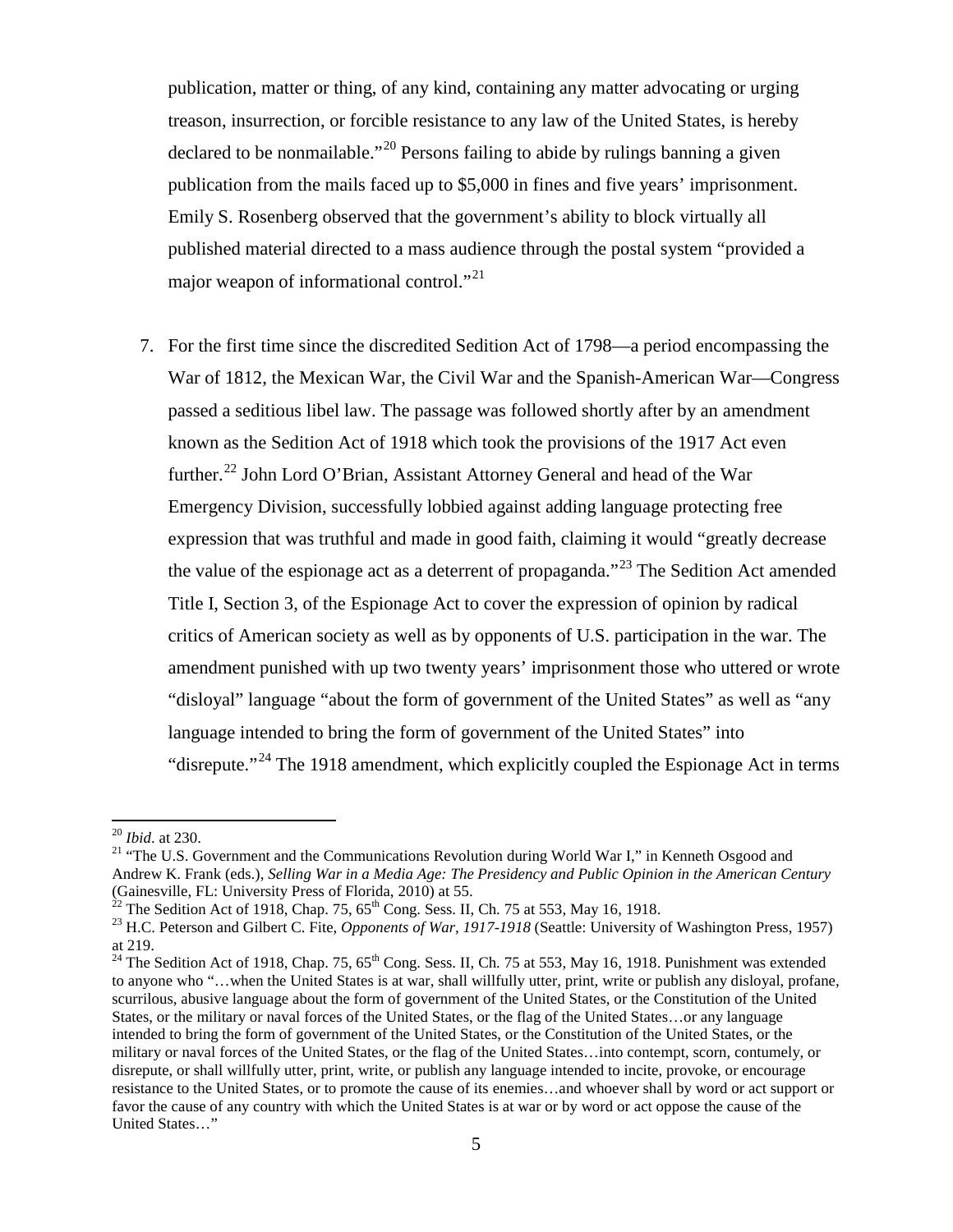of seditious libel, has been called "the most repressive legislation in American history."<sup>[25](#page-5-0)</sup> Under the climate of the Espionage Act, vigilante groups took dissidents from their homes to force them to publicly profess their loyalty, sometimes beating and tar-andfeathering them.[26](#page-5-1) These vigilante groups were sanctioned by the Department of Justice.<sup>[27](#page-5-2)</sup> While the Sedition Act was ultimately repealed, the mechanisms of institutional enforcement it introduced and climate of political repression continued on with the Espionage Act.

- 8. From the outset, the Act was applied to targets both small and large. For instance it was applied to Robert Goldstein, producer of a film entitled *The Spirit of '76* (a silent epic film about the war of independence, a sub plot about efforts to install King George's mistress as "Queen of America," and graphic images of British atrocities. The film opened just weeks after U.S. entry into the war). Goldstein was charged under the newly minted Espionage Act with attempting to harm the war effort by portraying the U.S.'s chief ally in a critical light, and sentenced to 10 years imprisonment.<sup>28</sup>
- 9. If the trial of Robert Goldstein seemed arbitrary, the prosecution of William "Big Bill" Haywood was not. For the business community and government officials, the radical labor leader was one of the most hated and feared figures in the nation. His organization, the International Workers of the World (the IWW, or Wobblies), was threatening to the Wilson administration. Haywood was tried, together with one hundred other IWW leaders *en masse*, for violation of the Espionage Act. All were found guilty, and Haywood received a 20-year sentence. Languishing in poor health, he passed away in 1928.
- 10. The August 1917 issue of *The Masses* was banned from the mails. At issue were four cartoons and four texts deemed to violate all three clauses of Title 1, Section 3, of the

<span id="page-5-2"></span>

<span id="page-5-1"></span><span id="page-5-0"></span><sup>&</sup>lt;sup>25</sup> Stone at 185.<br><sup>26</sup> Peterson and Fite at 196-203.<br><sup>27</sup> The American Protective League (APL), a semi-private organization of citizens a quarter million strong, conducted surveillance of suspected German sympathizers, draft dodgers and political radicals. It emerged as a de facto political police force. Attorney General Thomas Gregory sanctioned the APL as "Organized with the Approval and Operating under the Direction of the United States Department of Justice, Bureau of Investigation." Michael Linfield, *Freedom Under Fire: U.S. Civil Liberties in Times of War* (Boston: South End Press, 1990) at 38. <sup>28</sup> Robert J. Goldstein, *Political Repression in America: From 1870 to the Present* (Cambridge, MA: Schenkman,

<span id="page-5-3"></span><sup>1978)</sup> at 113.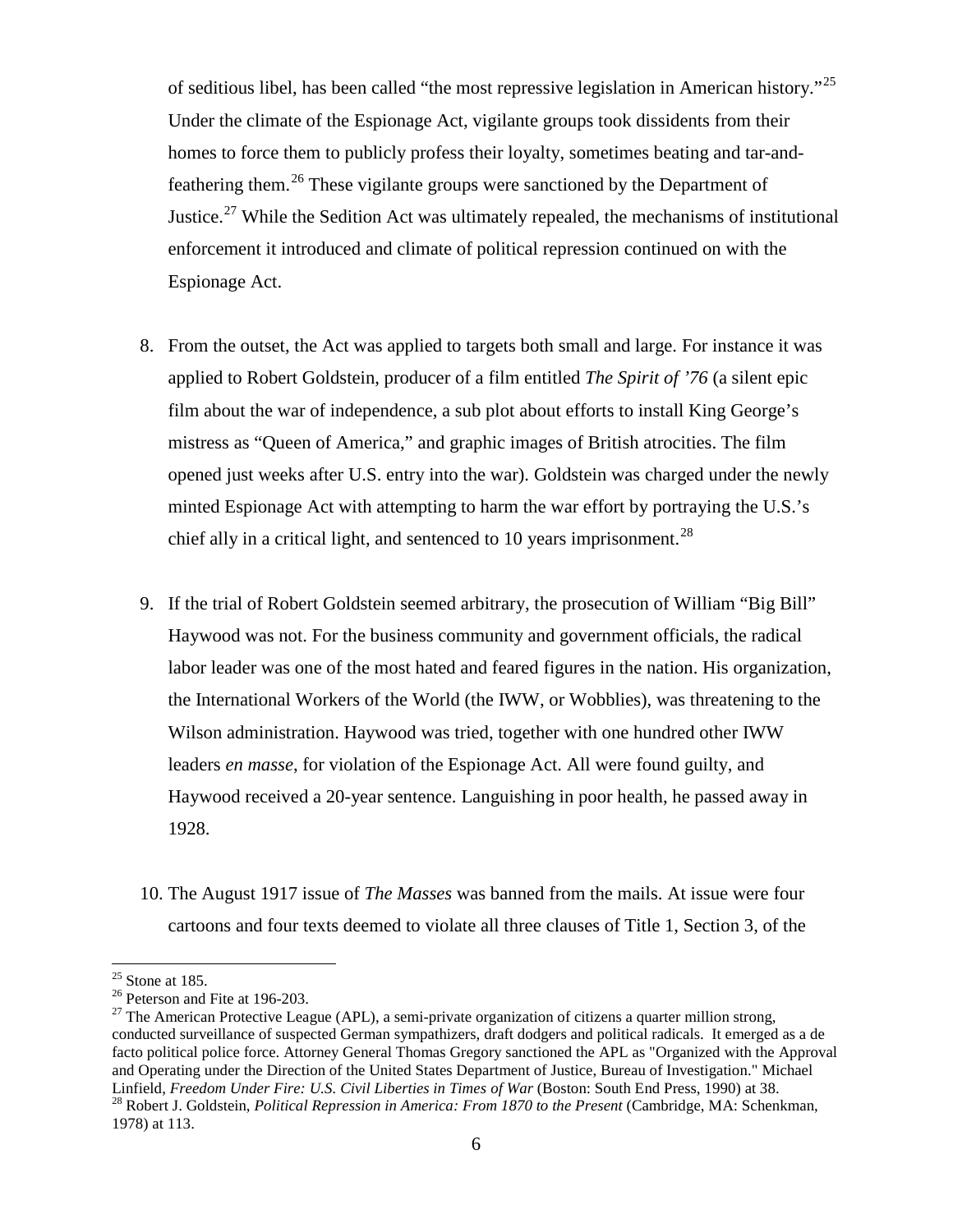Espionage Act. An example of one cartoon entitled "Liberty Bell" depicted the symbol of American liberty broken into fragments.<sup>[29](#page-6-0)</sup>

- 11. At the time the Socialist Party was the third largest political party in the United States, and its presidential candidate, Eugene Debs, was sentenced to ten years imprisonment over a speech in Canton, Ohio which was called "the most famous protest speech of its time."<sup>[30](#page-6-1)</sup> He had previously warned, "Free speech, free assemblage and a free press, three foundations of democracy and self-government, are but a mockery under the espionage law administered and construed by the official representatives of the ruling class."<sup>[31](#page-6-2)</sup> By the time Debs' appeal was rejected by the Supreme Court, the war was over. He continued to be nominated as a presidential candidate, and received 919,000 votes from federal prison. In December 1921, President Warren Harding commuted Debs' prison sentence. Wilson exclaimed that "Debs should never have been released. Debs was one of the worst men in the country. He should have stayed in the penitentiary."[32](#page-6-3)
- 12. The period comprising the passage of the Espionage Act of 1917 and the immediate aftermath is regarded today as one of the most politically repressive in the nation's history. While the Great War ultimately ended and many principals convicted under the Act enjoyed pardons and commutations of their sentences, the law itself was to remain on the statute books for the century to come.
- 13. Prosecutions under the Espionage Act following its passage overwhelmingly targeted political opposition to World War I. Indeed, the first nearly 2,000 prosecutions under the Act of more than 2,500 defendants were made on account of their political speech.<sup>[33](#page-6-4)</sup> Federal prosecutors considered the mere circulation of anti-war literature a violation of the Espionage Act.<sup>[34](#page-6-5)</sup> "The suppression of the malignant few was the goal of the

<sup>&</sup>lt;sup>29</sup> William L. O'Neill (ed.), *Echoes of Revolt: The Masses 1911-1917* (Chicago, Quadrangle Books, 1966) at 22-23.<br><sup>30</sup> Nick Salvatore, *Eugene V. Debs: Citizen and Socialist* Urbana and Chicago: University of Illinois P

<span id="page-6-2"></span><span id="page-6-1"></span><span id="page-6-0"></span><sup>291.</sup>

<sup>&</sup>lt;sup>31</sup> David L. Sterling, "In Defense of Debs: The Lawyers and the Espionage Act Case, *Indiana Magazine of History*,

Vol. 83, No. 1 (March 1987) at 18.<br><sup>32</sup> John Milton Cooper, Jr., *Woodrow Wilson: A Biography* (NY: Knopf, 2009) at 573.

<span id="page-6-4"></span><span id="page-6-3"></span><sup>&</sup>lt;sup>33</sup> The prosecutions measured "utterances or publications alleged to obstruct the conduct of the war." American Civil Liberties Union, War-Time Prosecutions for Speech and Publications, July 1945, available at Princeton University ACLU Records Collection MC001, Folder 13, Box Addendum 2-3.

<span id="page-6-5"></span>Acception Collection Collection Mc<sub>34</sub> Ted Galen Carpenter, The Captive Press: Foreign Policy Crises and the First Amendment (Cato Institute, 1995), at 23.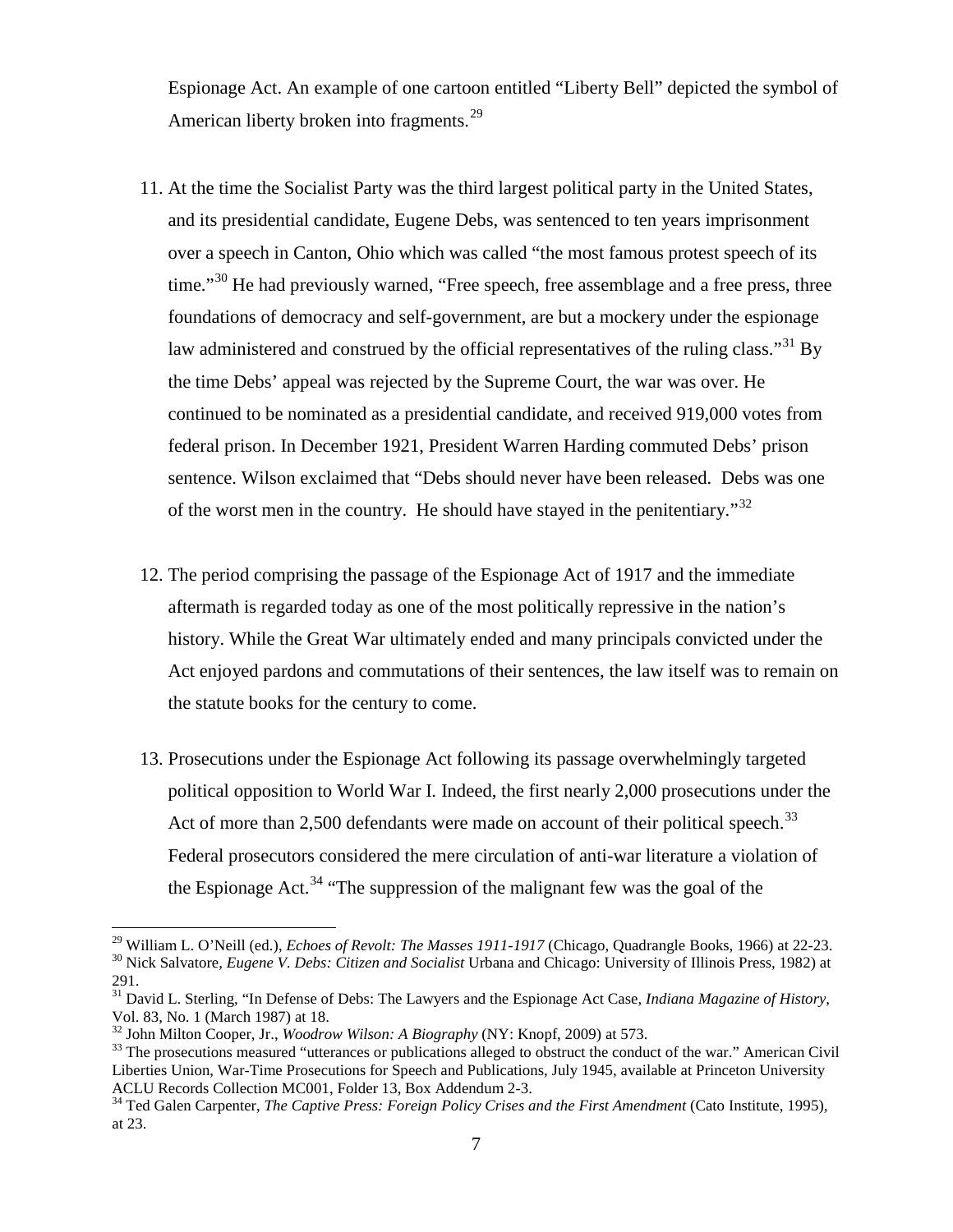Espionage Act of 1917," writes historian Margaret Blanchard.<sup>[35](#page-7-0)</sup> The most comprehensive study of the Espionage Act and its legislative history, published in 1973 by then-Columbia University Law professors Harold Edgar and Benno C. Schmidt, Jr., revealed intent to limit executive authority to stifle freedom of expression during the war. However, they argue that the resulting law suffered from drafting flaws making it "in many respects incomprehensible."<sup>[36](#page-7-1)</sup> They observe "incredible confusion surrounding the issue of criminal responsibility for collection, retention, and public disclosure of defense secrets." This is compounded by the absence of provision for a "justification defense ... permitting jury either to balance the information's defense significance against its importance for public understanding and debate, or to consider possible dereliction of duty by the employee's superiors."[37](#page-7-2) Sponsors of the Espionage Act were "*content to rely on prosecutorial discretion* to ensure that the provisions would not be invoked against innocent citizens merely curious about military policy."[38](#page-7-3)

#### **World War II**

14. World War II did not see the same volume of prosecutions as did the First World War. While there were nearly 2,000 federal prosecutions of 2,500 persons in World War I, the American Civil Liberties Union (ACLU) reported 28 prosecutions involving 123 persons, on account of dissent or statements opposing the war, in the period ending July 1945.<sup>[39](#page-7-4)</sup> Within this number there were many attempted prosecutions under the Espionage Act, particularly investigations of African American newspapers which advocated for greater civil rights at home.<sup>[40](#page-7-5)</sup> Specifically, Black papers had criticized President Franklin D. Roosevelt's policies of continued segregation in the armed forces. The Justice Department actively monitored publications and maintained monthly dossiers on papers such as the *Chicago Defender* and *Pittsburgh Courier*. Other targeted papers included the *Baltimore Afro-American* (which allegedly had "Communist connections")*,* the *Oklahoma City Black Dispatch* (whose editor, while not Communist, was described as

<span id="page-7-0"></span><sup>&</sup>lt;sup>35</sup> Margaret A. Blanchard, Revolutionary Sparks: Freedom of Expression in Modern America (New York: Oxford University Press, 1992), at 76.<br><sup>36</sup> Edgar and Schmidt, Jr., 934.

<span id="page-7-3"></span>

<span id="page-7-2"></span><span id="page-7-1"></span><sup>&</sup>lt;sup>37</sup> Ibid. at 1085.<br><sup>38</sup> Ibid. at 941 (emphasis added).<br><sup>39</sup> American Civil Liberties Union, War-Time Prosecutions for Speech and Publications.

<span id="page-7-5"></span><span id="page-7-4"></span><sup>&</sup>lt;sup>40</sup> See generally Patrick Washburn, *A Question of Sedition: The Federal Government's Investigation of the Black Press During World War II* (NY: Oxford, 1986).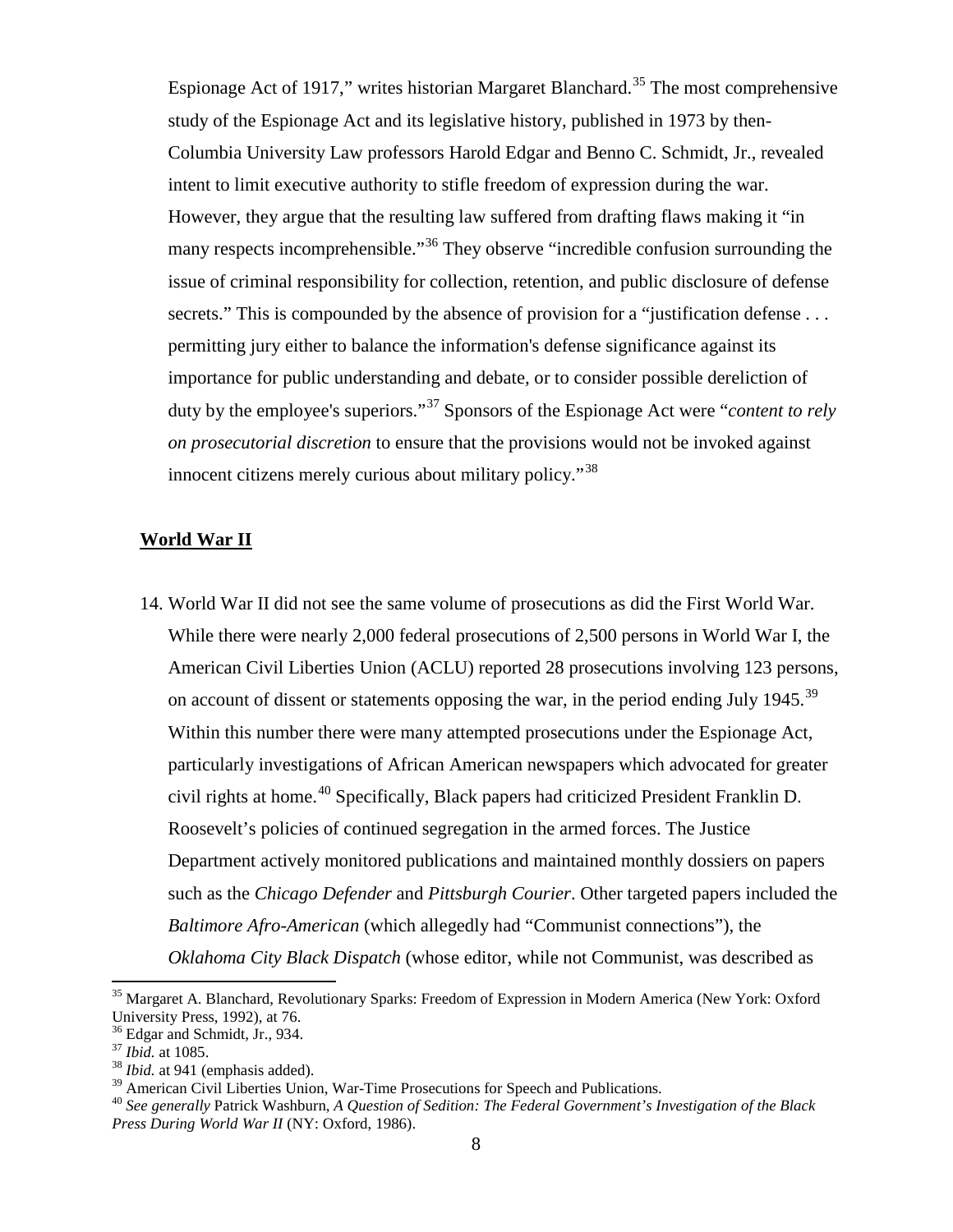"sympathetic" to the Communist cause), and the *People's Voice* (supposedly a "very helpful transmission belt for the Communist Party").<sup>[41](#page-8-0)</sup> A special agent in Oklahoma City complained that a September 1942 issue of the *Black Dispatch* contained 'Communistic phrases' like "civil liberties," "inalienable rights," and "freedom of speech and of the press."<sup>[42](#page-8-1)</sup> President Roosevelt had ordered officials to meet with representatives of the Black press to "see what can be done to prevent their subversive language."<sup>[43](#page-8-2)</sup> Espionage Act indictments were heavily weighed.

- 15. The Attorney General at the time, Francis Biddle, was critical of the Espionage Act and staved off prosecutions of the Black press. He would write in his memoirs, "History showed that sedition statutes—laws addressed to what men said—invariably had been used to prevent and punish criticism of government, particularly in time of war."<sup>[44](#page-8-3)</sup> Despite those sentiments, Biddle was inclined to sanction sedition prosecutions of political radicals, particularly those on the right. The primary targets were pro-fascist leaders and publications who were arrested under the Espionage Act for their statements.<sup>[45](#page-8-4)</sup> The Act was amended in 1940 to expand penalties and make some provisions applicable during peacetime. Fringe publications such as cult leader William Dudley Pelley's bizarre *Galilean* were aggressively prosecuted for hindering the war effort and causing insubordination.<sup>[46](#page-8-5)</sup>
- 16. An allegation that the *Chicago Tribune* revealed a major military secret—namely, that the U.S. had broken Japan's naval code—provided Roosevelt with an opportunity to go after his leading press nemesis, Robert R. McCormick, editor of the *Chicago Tribune*. [47](#page-8-6) The isolationist McCormick strongly opposed U.S. entry into the war, and was a fierce critic of New Deal programs, which he considered socialistic. Roosevelt called for the surveillance of newspapers that opposed him, including anti-administration publishers

<span id="page-8-3"></span><span id="page-8-2"></span>

<span id="page-8-4"></span>

<span id="page-8-1"></span><span id="page-8-0"></span><sup>&</sup>lt;sup>41</sup> *Ibid.* at 181-184.<br><sup>42</sup> *Ibid.* at 170.<br><sup>43</sup> *Ibid.* at 81.<br><sup>44</sup> Francis Biddle, *In Brief Authority* (Westport, CN: Greenwood Press, 1976), 151.<br><sup>45</sup> Michael S. Sweeney and Patrick S. Washburn, ""Ain't Justice Wonde Midway Story and the Government's Attempt at an Espionage Act Indictment in 1942," Journalism &

<span id="page-8-5"></span><sup>&</sup>lt;sup>46</sup> See generally Scott Beekman, *William Dudley Pelley: A Life in Right-Wing Extremism and the Occult* (Syracuse University Press 2005).

<span id="page-8-6"></span><sup>47</sup> Sweeney and Washburn, 76. Sweeney and Washburn's piece provides a detailed account of the *Tribune* case more generally.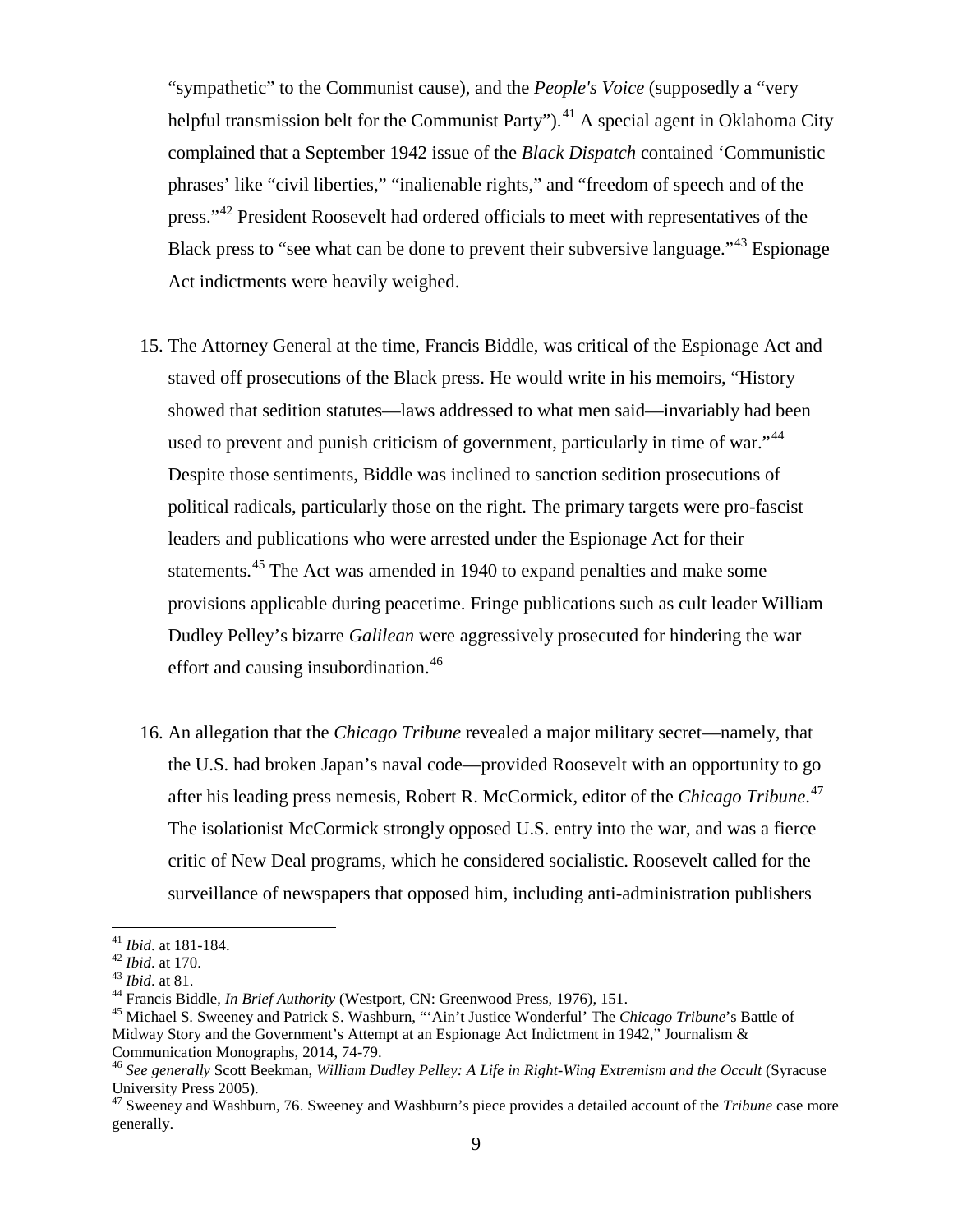such as the *Washington Times-Herald*, the *New York Daily News*, and the *Chicago Tribune*. The *Tribune* pursuit was abandoned in large part due to prosecutorial concerns over press freedom and further disclosures of secret information during a prosecution.

#### **Post-World War II / Early Cold War**

- 17. In the period following World War II, the Espionage Act was utilized as a method to restrict disclosure of secret information, transformed from a tool predominantly used to curb seditious libel. The law was still selectively applied. The breadth and malleability of the law offered enormous discretion for prosecutors to decide against which disclosures of information law should be enforced. The first post-World War II Espionage Act prosecution for leaks to the press, *Amerasia*, was undertaken in the heat of highly contentious policy debates surrounding East Asia policy. The case made national headlines. *Amerasia* was considered by a leading scholar to "have been a case in which pragmatic political and diplomatic concerns determined the government's handling of the  $case.$ <sup> $,48$  $,48$ </sup>
- 18. The fierce anti-Communist climate of the years leading to 1950 prompted widespread redefinition of the federal criminal code. It was against this backdrop that the Espionage Act faced the broad amendments that established the law's current reading. The Attorney General proposed additions to address "treacherous operations of those who would weaken our country internally."<sup>[49](#page-9-1)</sup> The amendments were expansive in their scope. Professors Edgar and Schmidt, Jr. in their authoritative analysis for instance call the introduction of subsections 793(d) and 793(e) legislative drafting "at its scattergun worst where greatest caution should have been exercised" and an exercise in "hopeless" imprecision."<sup>[50](#page-9-2)</sup> They warn that the statutes "pose the greatest threat to the acquisition and

<span id="page-9-0"></span> $^{48}$  Girard, 129.<br> $^{49}$  95 Cong. Rec. 441-42 (1949).

<span id="page-9-2"></span><span id="page-9-1"></span> $50$  Edgar and Schmidt, Jr., 998-999. The amendments, foremost, renumbered the provisions of the Espionage Act. Former provision 1(d) was rebranded as 793(d), which punished the dissemination or retention of documents or information "relating to the national defense" by those "lawfully having possession" of it. However *new* provisions were added—including subsections 793(e) and 793(g). Subsection 793(e) punished those with "unauthorized possession" who disseminated or retained NDI. The addition of 793(e) expanded the Act well beyond government employees and those privy to NDI. Individuals with "unauthorized possession" broadly included any member of the public or the press. It was a sweeping addition. It did not have any restricting 'bad-faith' or scienter requirement. 793(g) made conspiracy to violate the Act a crime. Both 793(d) and (e) also added intangible "information" to the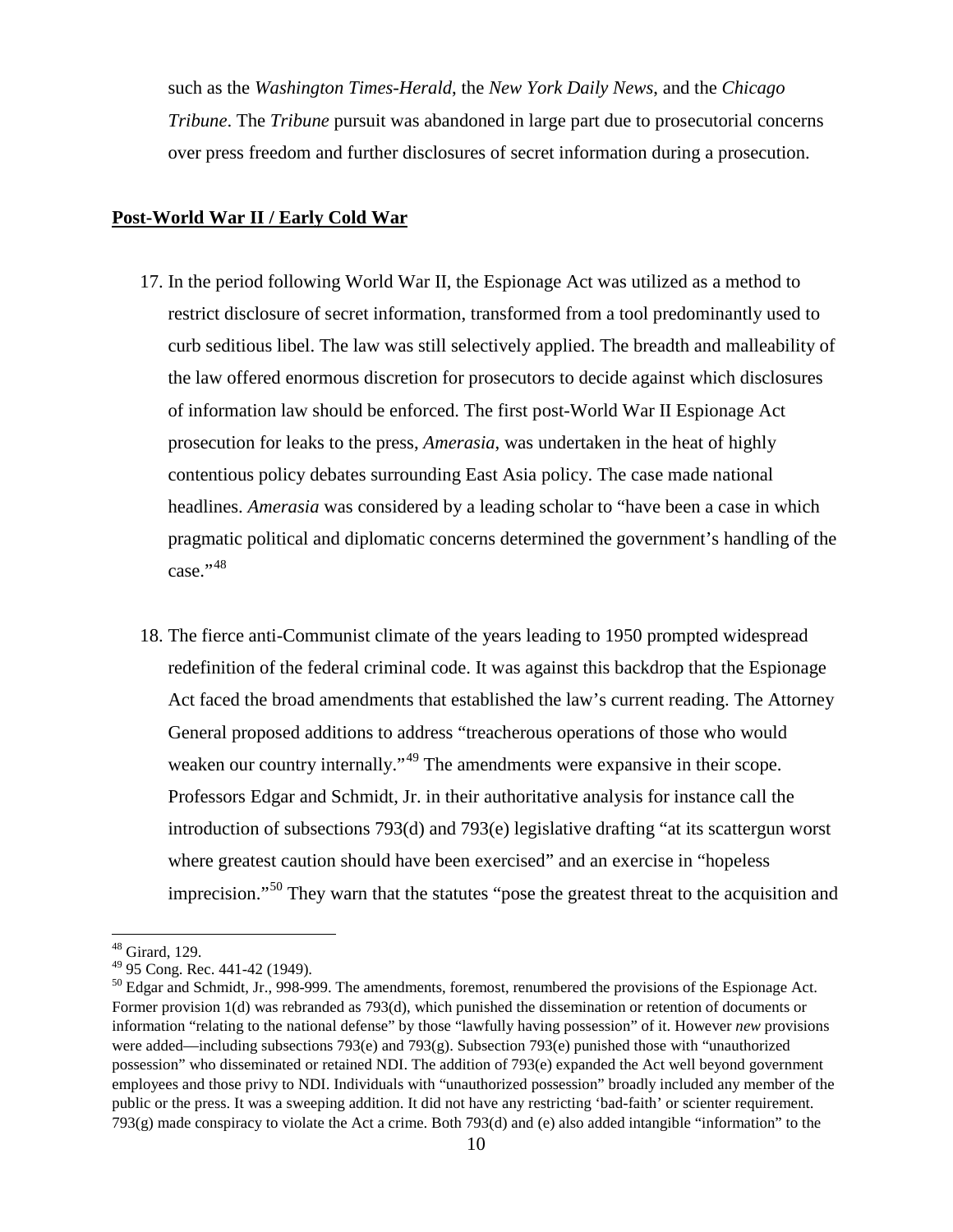publication of defense information by reporters and newspapers."[51](#page-10-0) Of earlier sections 793(a) and 793(b) they warn that the culpability provisions "do not apply to the activities of reporters, newspapers, and others who intend to engage in public speech about defense matters."[52](#page-10-1) They ultimately conclude that "*Selective enforcement is a real danger*," especially without a justification or proportionately defense.<sup>[53](#page-10-2)</sup> Senator Harley Kilgore warned that the additions "might make practically every newspaper in the United States and all the publishers, editors, and reporters into criminals without their doing any wrongful act."<sup>[54](#page-10-3)</sup> Even an Interdepartmental Group on Unauthorized Disclosure of Classified Information, convened by the administration, acknowledged that the application of subsections 793(d) and 793(e) to and by the press "is not entirely clear."<sup>[55](#page-10-4)</sup> They stood in contrast to the concurrently-enacted communications intelligence provision in § 798, which specifically penalized one who "*publishes* . . . any classified information . . . concerning the communications intelligence activities of the United States or any foreign government."[56](#page-10-5) Unlike § 798, § 793 makes no mention of publication.

19. Attorney General Tom Clark suggested that prosecutorial discretion would safeguard against prosecutions of the press. He reassured that "the integrity of the three branches of the Government" would ensure that "nobody other than a spy, saboteur, or other person who would weaken the internal security of the Nation need have any fear of prosecution under either existing law or the provisions of this bill."<sup>[57](#page-10-6)</sup> The American Newspaper Publishers Association succeeded in including a general provision in the McCarran Act the legislation which included the Espionage Act amendments—that "Nothing in this Act shall be construed to authorize, require, or establish military or civilian censorship or in any way to limit or infringe upon freedom of the press or of speech." Unfortunately such promises did not carry the force of law to override the broad provisions of the Act.

l

categories of NDI covered by the Act where the "possessor has reason to believe [the information] could be used to the injury of the United States or to the advantage of a foreign nation." 793(e) finally punished retention even without a demand made by a U.S. official. This created an obligation for ordinary citizens to return classified information to the government. Finally, the amendment extended the statutes of limitations under the Act. The new additions were an extraordinary escalation of the breadth of the Espionage Act.  $51$  Ibid.

<span id="page-10-4"></span><span id="page-10-3"></span>

<span id="page-10-2"></span><span id="page-10-1"></span><span id="page-10-0"></span><sup>&</sup>lt;sup>52</sup> *Ibid.*<br><sup>53</sup> *Ibid.* at 1087 (emphasis added).<br><sup>54</sup> 95 Cong. Rec. 9747 (1949).<br><sup>55</sup> Report of the Interdepartmental Group on Unauthorized Disclosure of Classified Information (March 31, 1982), at C-4.<br><sup>56</sup> 18 U.S.C. § 798 (emphasis added).<br><sup>57</sup> 95 Cong. Rec. 9749 (1949).

<span id="page-10-5"></span>

<span id="page-10-6"></span>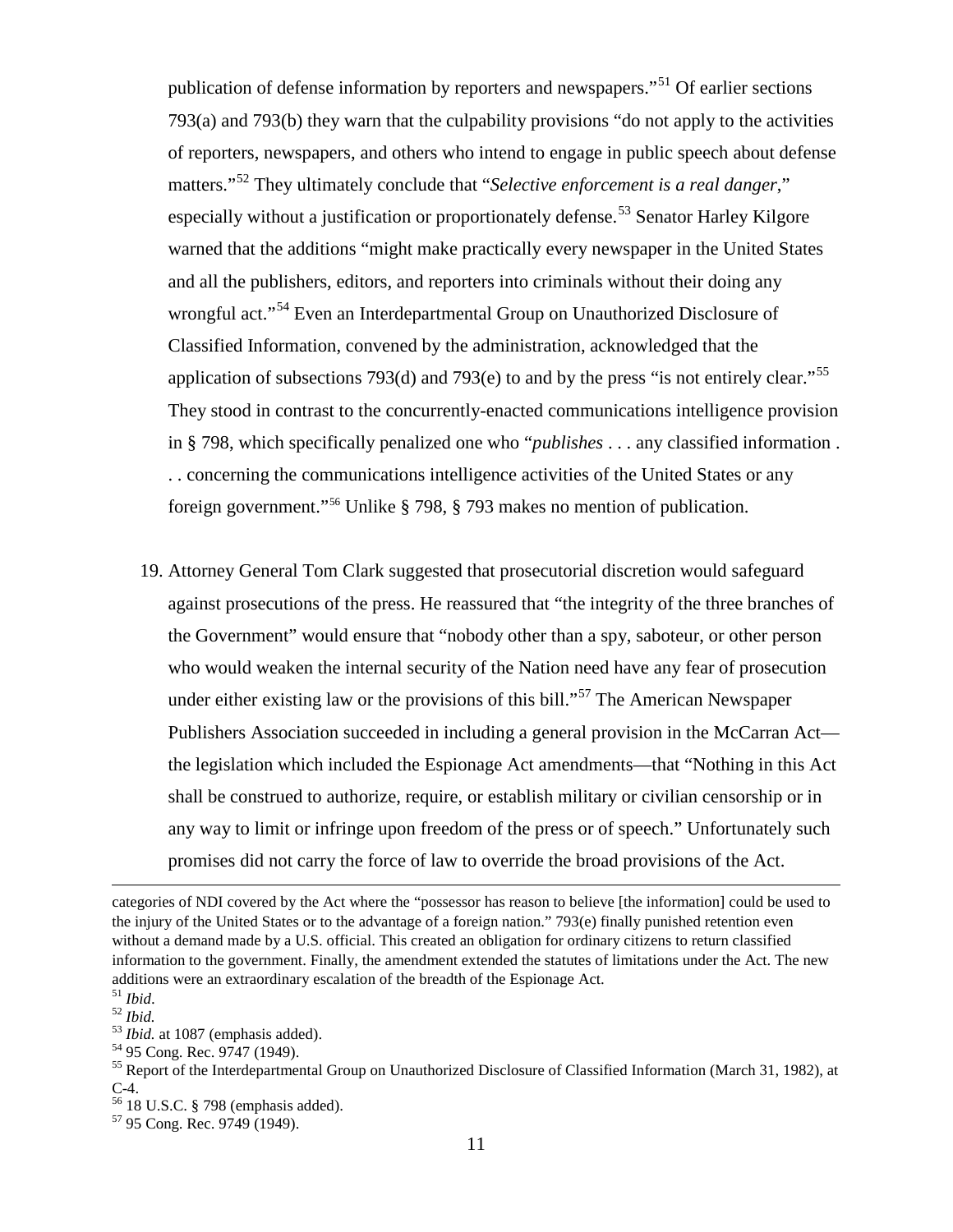20. In 1951, President Truman issued Executive Order 10290 establishing the modern classification system. Importantly, it allowed the executive, rather than Congress, to decide the scope of phrase "national defense information" by determining what information was classified. This allowed the president unprecedented power to effectively decide the scope of criminal law.[58](#page-11-0)

## **Subsequent Application of the Espionage Act to Publication of Secrets**

- 21. In the decades that followed there would be well-publicized attempts to use the Espionage Act against sources for media within government. Most notable of these are the Pentagon Papers case, the accompanying prosecution of Daniel Ellsberg and Anthony Russo, and attempts to enjoin the *New York Times* as well as investigate journalists working on the Pentagon Papers. In sequence, however, the next controversial interpretation of the Act followed the successful prosecution of Samuel Morison for disclosing classified photos to the British military journals *Jane's Defense Weekly* and *Jane's Fighting Ships*. The Fourth Circuit Court of Appeals upheld his conviction; one judge provided commentary on the serious press freedom concerns implicated in the case.<sup>[59](#page-11-1)</sup> A concurring opinion by Judge Harvie Wilkinson reassured that the conviction of Morison was limited to his role as a *source* and that "press organizations . . . are not being, and probably could not be, prosecuted under the espionage statute."<sup>[60](#page-11-2)</sup> He warned of the "staggering breadth" of the Act, but also relied on the conjecture that the "political firestorm that would follow prosecution of one who exposed an administration's own ineptitude would make such prosecutions a rare and unrealistic prospect."[61](#page-11-3) The sum of Judge Wilkinson's words are that the Act's targeting of the press is prevented by political safeguards, rather than any limitations or defenses in the law.
- 22. An intervention was made in the *Morison* appeal by a coalition of nearly thirty media organizations including major newspapers such as the *Wall Street Journal* and *New York Times* as well as journalistic rights organizations such as the Reporters Committee for

<span id="page-11-0"></span><sup>&</sup>lt;sup>58</sup> Executive Order 10290, 6 Fed. Reg. 9795 (1951).<br><sup>59</sup> See generally United States v. Morison, 844 F.2d 1057 (4th Cir. 1984).

<span id="page-11-2"></span><span id="page-11-1"></span><sup>59</sup> *See generally United States v. Morison*, 844 F.2d 1057 (4th Cir. 1984). <sup>60</sup> *United States v. Morison*, 844 F.2d 1057, 1081 (4th Cir. 1988). <sup>61</sup> *Ibid.* at 1084.

<span id="page-11-3"></span>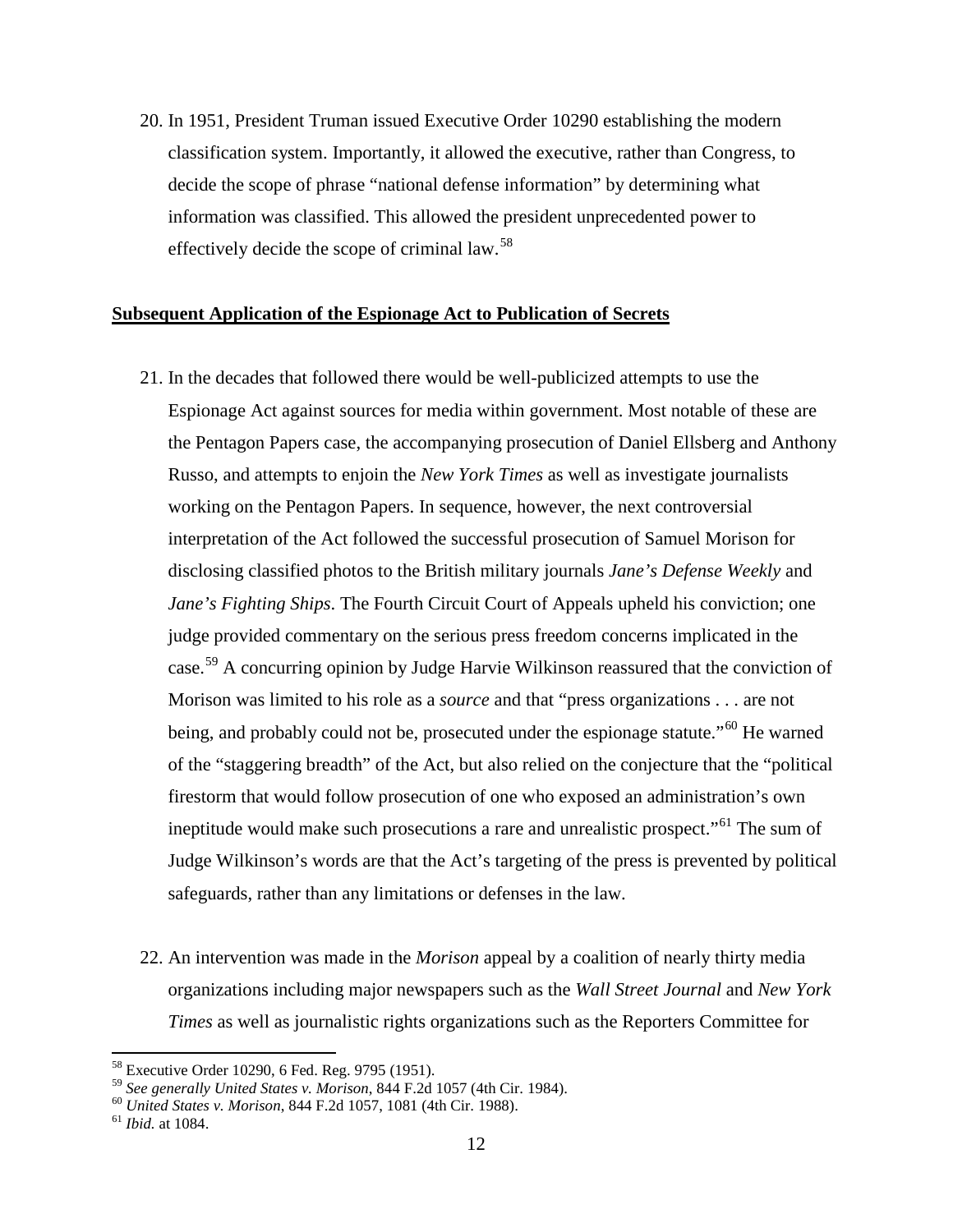Freedom of the Press and Society of Professional Journalists. Their brief warned that subsections 793(d) and 793(e) of the Espionage Act are so broad that "Investigative reporting on foreign and defense issues would, in many cases, be a crime. Corruption, scandal and incompetence in the defense establishment would be protected from scrutiny."<sup>[62](#page-12-0)</sup> They observe that "Congress has been sensitive to the valuable informative role of press leaks, and has repeatedly rejected proposals to criminalize the mere public disclosure of classified or defense-related information."<sup>[63](#page-12-1)</sup>

## **The Espionage Act and Media Sources under the Obama Administration**

23. More Espionage Act prosecutions of media sources under the administration of President Barack Obama were initiated than under all previous administrations combined.<sup>[64](#page-12-2)</sup> These prosecutions included cases against Thomas Drake, Shamai Leibowitz, Stephen Kim, Chelsea Manning, Donald Sachtleben, Jeffrey Sterling, John Kiriakou, and Edward Snowden. These defendants are prevented from arguing that their disclosures were made in the public interest or to expose corruption, fraud, or war crimes. Hence it is irrelevant that John Kiriakou "had a moral and ethical problem with torture" in revealing CIA torture practices or Thomas Drake sought to expose "massive fraud, waste and abuse."[65](#page-12-3) In the prosecution of Drake, the government's position was that "a defendant's intent or belief about information relating to the national defense, or intent or belief about the proposed use of that information, is irrelevant under the statute."[66](#page-12-4) National security law professor Heidi Kitrosser notes in consequence that under the Espionage Act, a "wide and obvious potential for politically motivated targeting threatens a substantial chilling effect."[67](#page-12-5) She further observes how the "existing statutory scheme *grants near-total discretion* to the executive branch to prosecute leaks of classified information."<sup>[68](#page-12-6)</sup> Former

<span id="page-12-1"></span><span id="page-12-0"></span><sup>&</sup>lt;sup>62</sup> Brief of *The Washington Post et al., United States v. Morison*, No. 86-5008 (March 27, 1987), at 34.<br><sup>63</sup> *Ibid.* at 49.<br><sup>64</sup> Heidi Kitrosser, Leak Prosecutions and the First Amendment: New Developments and a Closer

<span id="page-12-2"></span>Feasibility of Protecting Leakers, 56 Will. & Mary L. Rev. 1221, 1225 (2015).

<span id="page-12-3"></span> $65$  John Kiriakou, *I went to prison for disclosing the CIA's torture. Gina Haspel helped cover it up*, Washington Post (March 16, 2018); Jane Mayer, *Thomas Drake vs. the N.S.A.*, The New Yorker (May 23, 2011).

<span id="page-12-4"></span><sup>(</sup>March 16, 2018); Jane Mayer, *Thomas Drake vs. the N.S.A.*, The New Yorker (May 23, 2011). <sup>66</sup> Government's Reply to Defendant's Response to Motion *In Limine* To Preclude Evidence of Necessity, Justification, or Alleged "Whistle-blowing," *United States v. Drake*, No. 10-CR-00181 (D. Md. March 21, 2011), at

<span id="page-12-5"></span> $^{67}$  *Ibid.* at 1258.

<span id="page-12-6"></span><sup>&</sup>lt;sup>68</sup> *Ibid.* at 1229 (emphasis added).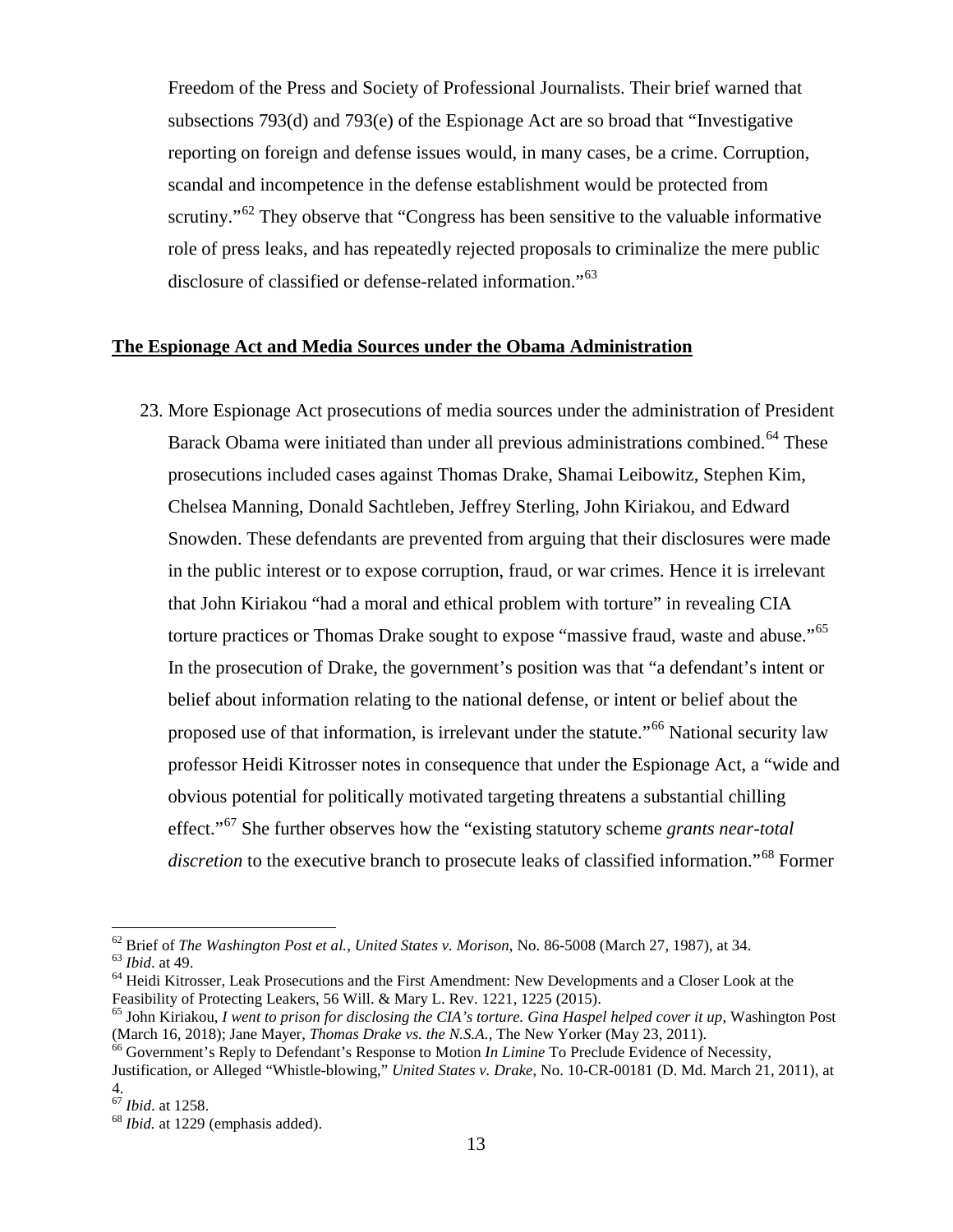CIA director Stansfield Turner discussed the widespread use of leaks of classified materials by government officials, leaks that are not prosecuted:

[T]he White House staff tends to leak when doing so may help the President politically. The Pentagon leaks, primarily to sell its programs to Congress and the public. The State Department leaks when it's being forced into a policy move that its people dislike. The CIA leaks when some of its people want to influence policy but know that's a role they're not allowed to play openly. The Congress is most likely to leak when the issue has political manifestations domestically.<sup>[69](#page-13-0)</sup>

- 24. Prominent criminal defense attorney Abbe Lowell observed that as a result that "what makes these prosecutions particularly worthy of close scrutiny is the fact that the Executive Branch leaks classified information often to forward several of its goals and then prosecutes others in the same branch for doing the same thing."<sup>[70](#page-13-1)</sup>
- 25. The Obama administration aggressively pursued journalist records in its Espionage Act leak investigations. In May 2013 federal investigators secretly seized two months of phone records of *Associated Press* reporters.[71](#page-13-2) During the 2013 prosecution of former State Department employee Stephen Kim under the Espionage Act, *FOX News* reporter James Rosen was treated as an accomplice in Kim's case—potentially criminally liable for his newsgathering activities.<sup>[72](#page-13-3)</sup> "Based on the foregoing, there is probable cause to believe that the reporter has committed a violation of 18 U.S.C. § 793 (Unauthorized Disclosure of National Defense Information), at the very least, either as an aider, abettor and/or co-conspirator of Mr. Kim. $^{73}$  $^{73}$  $^{73}$
- 26. Apprehension about the Rosen and *AP* cases created a firestorm of criticism by news organizations and civil libertarians. On May 14, the Reporters Committee on Freedom of the Press sent a letter of protest to Attorney General Eric Holder co-signed by fifty major news outlets.<sup>[74](#page-13-5)</sup> The following week, President Obama referred to the controversy in his speech at the National Defense University. He said he was "troubled by the possibility

<span id="page-13-1"></span><span id="page-13-0"></span><sup>&</sup>lt;sup>69</sup> Stansfield Turner, *Secrecy and Democracy: The CIA in Transition* (London: Sidgwick & Jackson, 1986) at 149.<br><sup>70</sup> Defendant Stephen Kim's Motion to Dismiss Count One of the Indictment on Due Process and First Amendmen

<span id="page-13-2"></span>Grounds, *United States v. Kim*, No. 1:10-CR-225 (D.D.C. January 31, 2011), at 3-4.<br><sup>71</sup> Charlie Savage and Leslie Kaufman, *Phone Records of Journalists Seized by U.S.*, New York Times, May 13,

<sup>2013.</sup>

<span id="page-13-3"></span><sup>72</sup> Ann E. Marimow, *Justice Department's Scrutiny of Fox News Reporter James Rosen in Leak Case Draws Fire*, Washington Post, May 20, 2013.

<span id="page-13-4"></span><sup>&</sup>lt;sup>73</sup> Affidavit in Support of Application for Search Warrant, *Application for Search Warrant for E-mail Account* [*REDACTED*] @ *Gmail.com*, No. 10-291-M-01 (D.D.C. November 7, 2011), at 27.

<span id="page-13-5"></span><sup>&</sup>lt;sup>74</sup> Reporters Committee for Freedom of the Press, Letter to Eric Holder, Attorney General, May 14, 2013.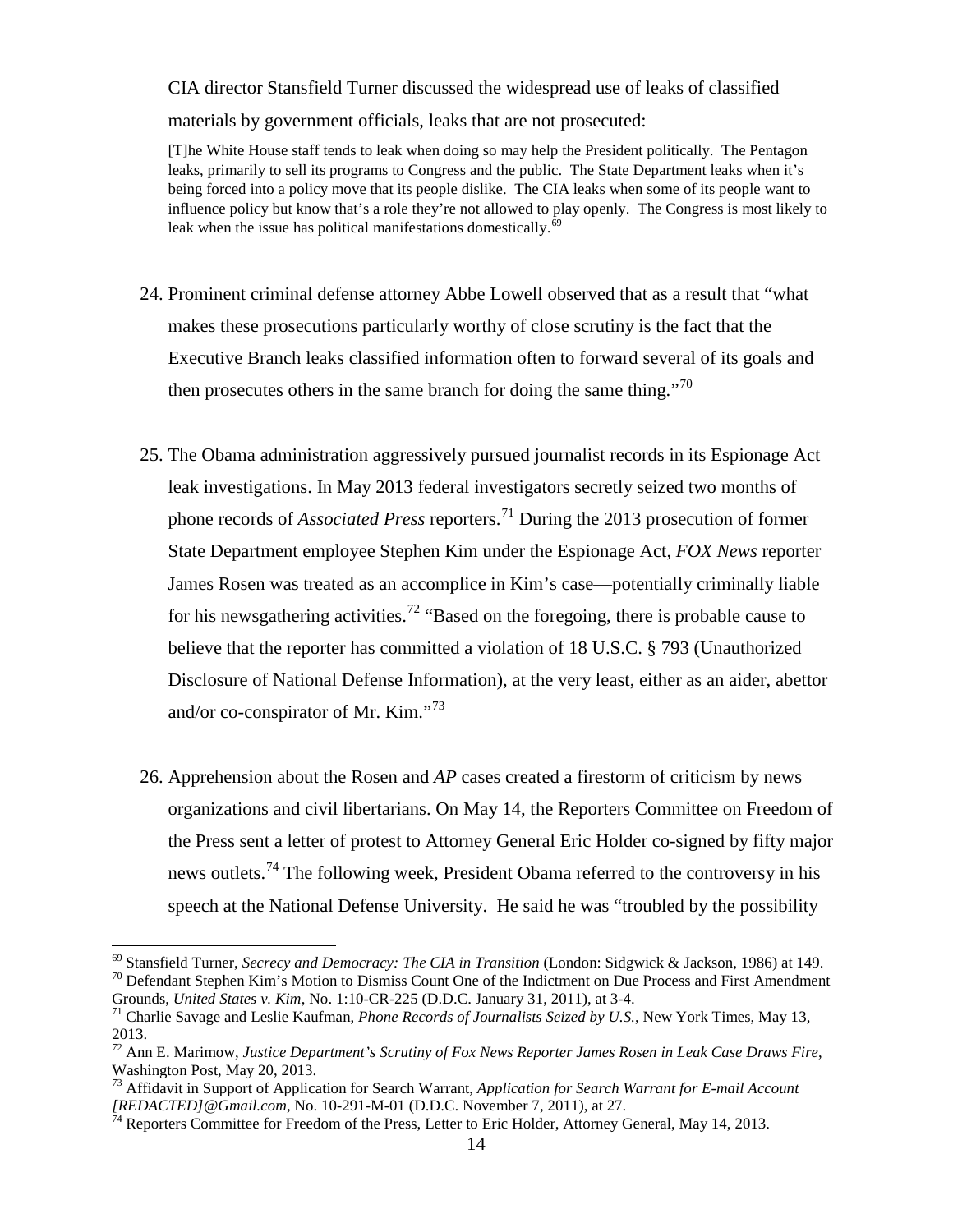that leak investigations may chill the investigative journalism that holds government accountable," adding that "Journalists should not be at legal risk for doing their jobs."<sup>[75](#page-14-0)</sup> In October 2014, after Holder announced his intention to resign as Attorney General, he told C-SPAN that the greatest regret of his tenure was his department's affidavit characterizing James Rosen as a suspected co-conspirator in violation of the Espionage Act. $76$ 

- 27. The widespread press outcry over leak investigations and efforts against the media arguably led the Obama administration to back down on pursuing journalists. Indeed, in November 2013 the *Washington Post* cited U.S. officials to report that Julian Assange was unlikely to face charges over publishing classified documents despite earlier aggressive pursuit of his case. "If the Justice Department indicted Assange, it would also have to prosecute the *New York Times* and other news organizations and writers who published classified material, including *The Washington Post* and Britain's *Guardian* newspaper, according to the officials."[77](#page-14-2) This was dubbed the "*New York Times* problem" and officials "all but concluded" that no case would be brought as a result.<sup>[78](#page-14-3)</sup>
- 28. The 2010 publications of WikiLeaks prompted debates in the House Judiciary Committee of the U.S. House of Representatives on the scope of the Espionage Act. Numerous legal scholars and practitioners collectively recommended that Congress revise the Espionage Act.<sup>[79](#page-14-4)</sup> A common critique of the Act was the lack of proportionality or public interest defense available under the Act. Defendants have no opportunity to argue that disclosures of information subject to the Espionage Act can be mitigated at all by intent to serve the public interest. This is true even where the underlying information exposes corruption, abuses, or even violations of international law or war crimes.

<span id="page-14-0"></span> $75$  The White House, Office of the Press Secretary, Remarks by the President at the National Defense University, Washington, D.C., May 23, 2013.<br><sup>76</sup> Washington Ideas Forum, Day 1 Morning Session, Presented by C-SPAN, October 29, 2014.

<span id="page-14-1"></span>

<span id="page-14-2"></span><sup>&</sup>lt;sup>77</sup> Sari Horwitz, Julian Assange Unlikely to Face U.S. Charges Over Publishing Classified Documents, Washington Post, November 25, 2013.

<span id="page-14-4"></span><span id="page-14-3"></span><sup>&</sup>lt;sup>78</sup> *Ibid.*<br><sup>79</sup> Espionage Act and the Legal and Constitutional Issues Raised by WikiLeaks, Hearing Before the Committee on the Judiciary, House of Represent

atives, 111th Cong., 2d Session (2010).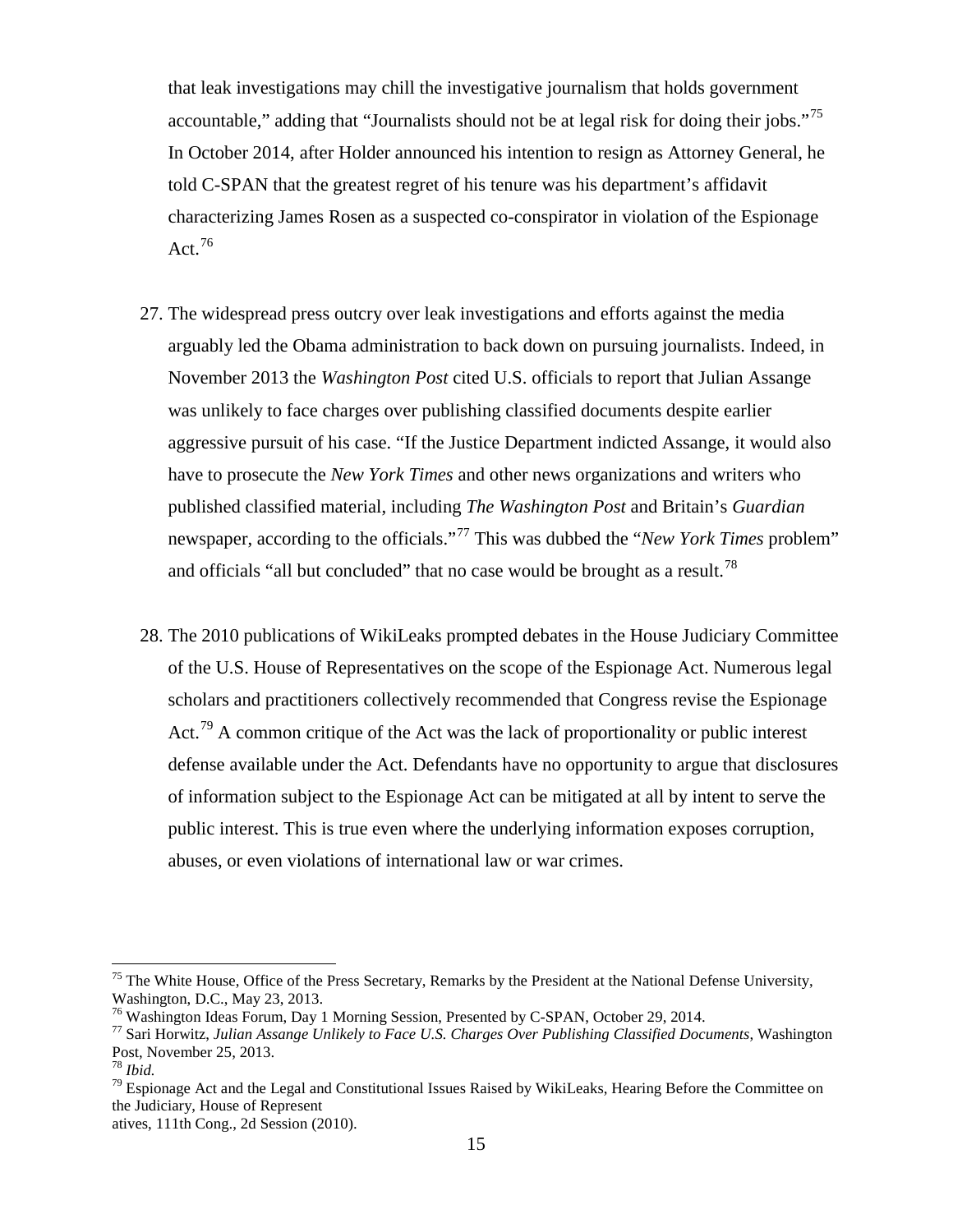29. Steve Vladeck, a prominent commentator on U.S. national security law and author of textbooks in the field, noted that "the uncertainty surrounding this statute benefits no one and leaves many questions unanswered about who may be held liable and under what circumstances, for what types of conduct."[80](#page-15-0) The plain text of the law, he points out, "draws no distinction between the leakers, the recipient of the leak, or the  $100<sup>th</sup>$  person to redistribute, retransmit, or even retain the national defense information."<sup>[81](#page-15-1)</sup> The law conflates three categories of individuals—classic spies, government insiders leaking materials, and private persons and the press who disclose information. "I very much doubt that the Congress that drafted the Espionage Act in the midst of the First World War meant for it to cover each of these categories, let alone cover them equally."<sup>[82](#page-15-2)</sup> Yet. all three categories of individuals are placed in the same category as a result of the law's failure to require specific intent to harm the United States. Vladeck critiqued the "real elephant in the room" of the lack of defense based on improper classification and "disclosure of things that perhaps should never have been kept secret in the first place."<sup>[83](#page-15-3)</sup>

## **The Espionage Act under the Trump Administration**

30. The administration of Donald Trump has prosecuted disclosures of national security information more aggressively than any presidency in U.S. history. Indeed, Trump's Justice Department is on track, in less than one four-year presidential term, to exceed the number of Espionage Act prosecutions under two terms of Obama's presidency. In October of 2019, Trump's Justice Department indicted its eighth alleged journalistic source, Henry Kyle Frese.<sup>[84](#page-15-4)</sup> This escalation in prosecutions is consistent with a dramatic policy shift in approach to applying the Espionage Act. "You should consider jailing journalists who publish classified information," Trump reportedly told his FBI director, James Comey.<sup>[85](#page-15-5)</sup> Those remarks were doubled down upon by then-Attorney General Jeff Sessions. He stated that he cannot "make a blanket commitment" not to put reporters in

<span id="page-15-0"></span><sup>80</sup> *Ibid.* (testimony of Stephen I. Vladeck, Professor of Law, American University [now at University of Texas School of Law]).<br><sup>81</sup> *Ibid*.

<span id="page-15-4"></span><span id="page-15-3"></span>

<span id="page-15-2"></span><span id="page-15-1"></span><sup>82</sup> *Ibid.*<br><sup>83</sup> *Ibid.*<br><sup>84</sup> Alex Emmons, *The Espionage Act Is Again Deployed Against a Government Official Leaking to the Media, The* Intercept, October 9, 2019.

<span id="page-15-5"></span><sup>85</sup> Michael M. Grynbaum, Sydney Ember and Charlie Savage, *Trump's Urging That Comey Jail Reporters Denounced as an 'Act of Intimidation*,' New York Times, May 17, 2017.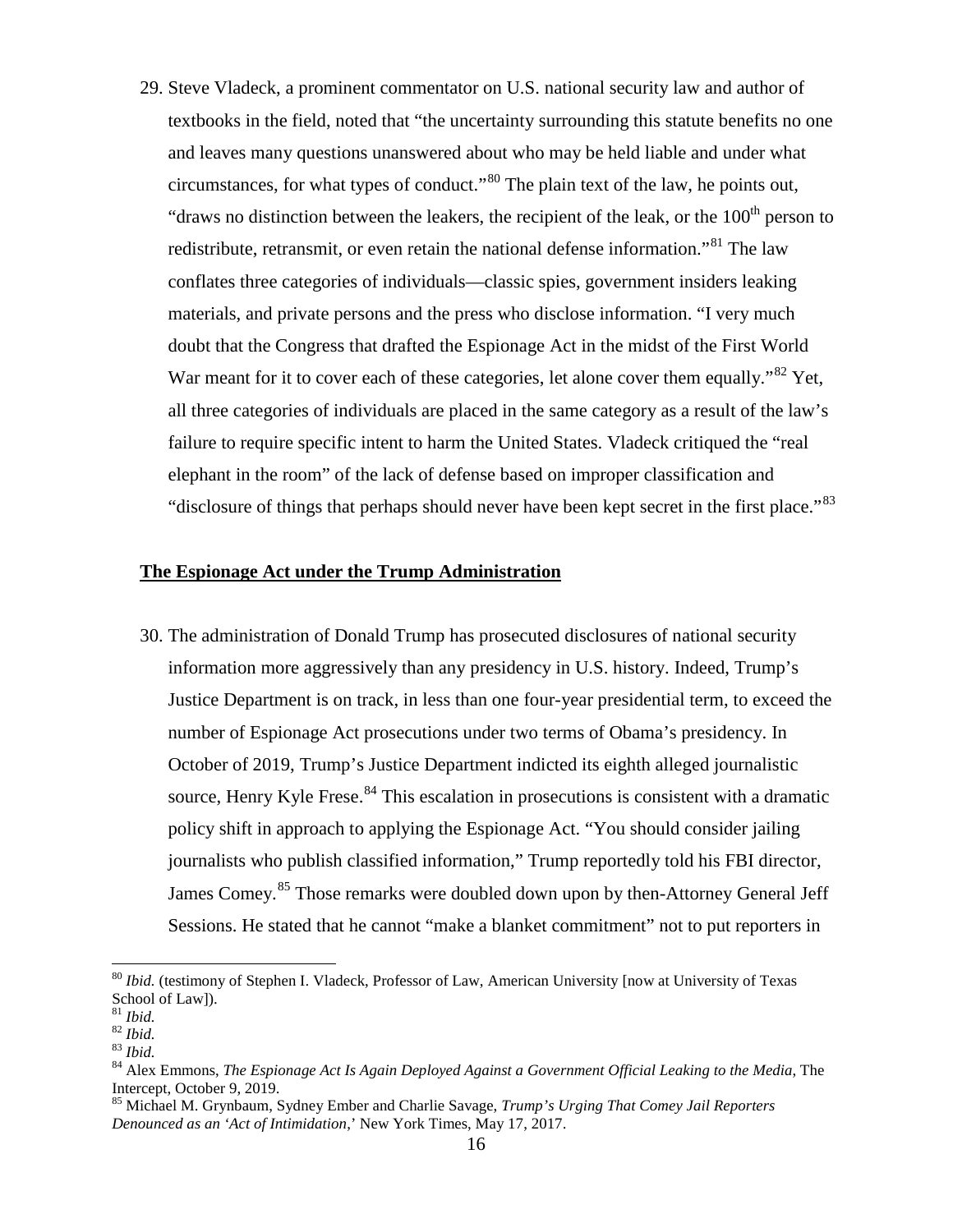jail "for doing their jobs."<sup>[86](#page-16-0)</sup> Sessions testified in 2017 that the Justice Department had increased its investigations into media leaks to 27, an increase representing a tripling of investigations from his predecessor. [87](#page-16-1)

## **Summary of criticisms of the use of the Espionage Act until 2019**

31. The current escalation of use of the Espionage Act of 1917 in the United States against activities that have nothing to do with 'espionage'—as the term is commonly understood—is entirely consistent with the political origins and applications of the Act since World War I. The expansive scope of the law allows for extraordinary selectivity in the initiation of prosecutions. It has led to severe double standards. The breadth of the law is fiercely critiqued by leading scholars and commentators across the political spectrum as well as both within and outside government. One of the most candid official criticisms of the Espionage Act 1917 was delivered in 1979 when the CIA's general counsel (appointed to his position by the then-CIA Chief George H.W. Bush) testified before a committee of the U.S. House of Representatives that the Act is "so vague and opaque as to be virtually worthless," and hence "likely that the very obscurity of these laws serves to deter perfectly legitimate expression and debate."<sup>[88](#page-16-2)</sup> Lapham could not say definitively whether leaks to the press were a crime. Of the key features surrounding interpretation of the Act, the first is the lack of availability of proportionality defenses, and the second the ambiguity surrounding interpretation of § 793, its breadth.

#### **The indictment of a publisher under the Espionage Act**

32. The indictment of a publisher for the publication of secrets under the Espionage Act has no precedent in U.S. history. Neither does the indictment of a publisher under the Act for conspiracy to disseminate secrets. Furthermore the closest attempts at prosecution have always been of U.S. publishers subject to U.S. jurisdiction. There has been no known prior attempt to bring an Espionage Act prosecution against a non-U.S. publisher.

<span id="page-16-0"></span><sup>86</sup> Callum Borchers, *Sessions Says He Can't 'Make a Blanket Commitment' Not to Jail Journalists*, Washington Post, October 18, 2017.

<span id="page-16-1"></span><sup>87</sup> Charlie Savage and Eileen Sullivan, *Leak Investigations Triple Under Trump, Sessions Says*, New York Times, August 4, 2017.

<span id="page-16-2"></span><sup>&</sup>lt;sup>88</sup> Espionage Laws and Leaks: Hearing Before the Subcomm on Legislation of the House Permanent Select Comm on Intelligence, 96th Cong., 1st Sess. 22 (1979).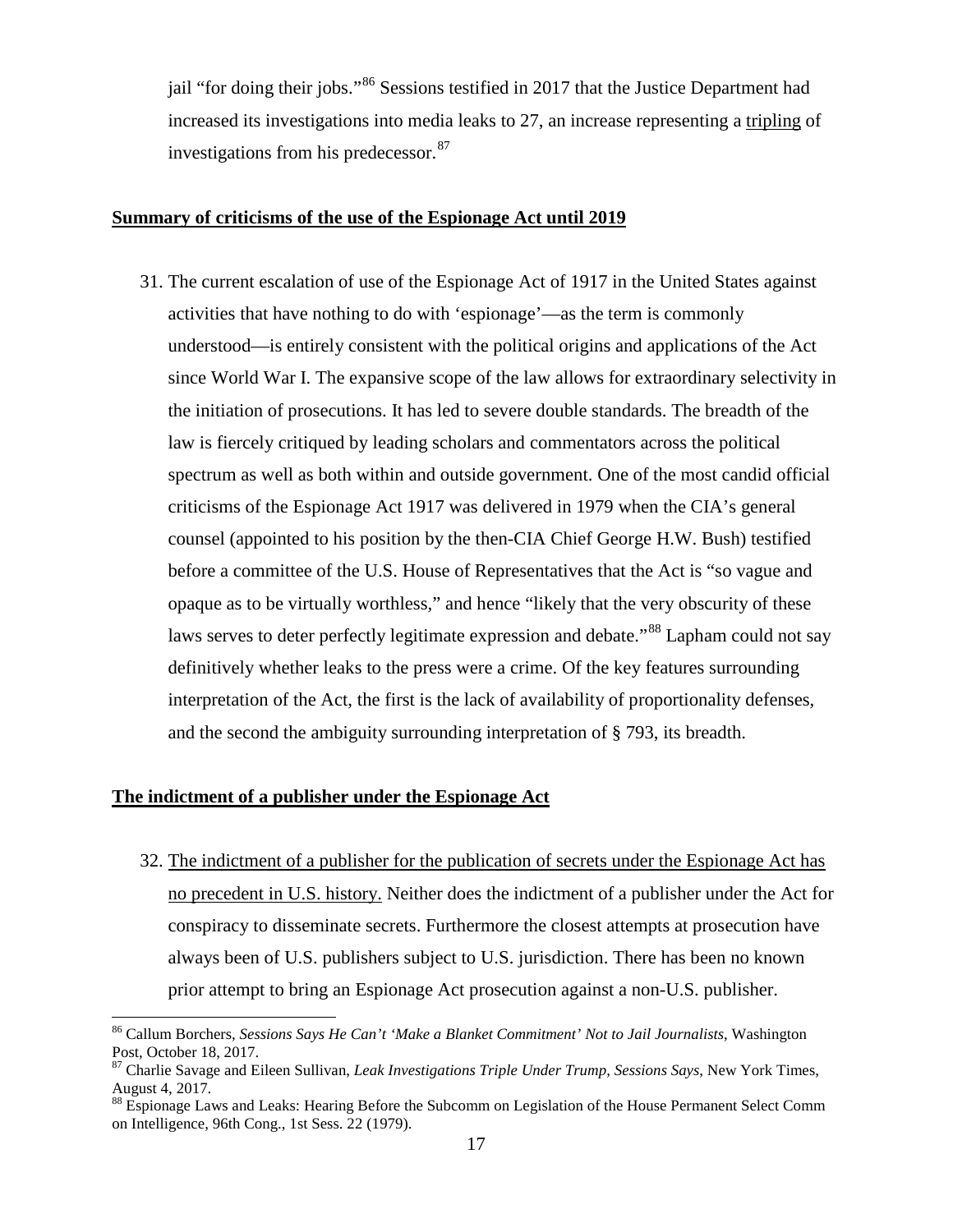- 33. Although successive administrations considered the prosecution of publishers, in each instance that consideration has been abandoned either as a result of political considerations and / or the ramifications for the question of press freedom generally.
- 34. An examination of the recorded historic attempts to prosecute publishers helps to illuminate the capricious factors that impact whether or not prosecutions under the act are pursued. The results are nevertheless accommodated by and consistent with the wide latitude for interpretation under § 793 of the Espionage Act. Each of the examples below demonstrates the underlying political calculations at play in their inception and conclusion:
	- **1.** *The Chicago Tribune***, 1942**: Franklin D. Roosevelt and his Justice Department convened a grand jury against the *Chicago Tribune*, a conservative paper which was fiercely critical of Roosevelt and his policies. The paper published secrets following the U.S. victory at the Battle of Midway. The two leading scholars of the affair concluded that "Roosevelt pushed for an indictment in part because he relished embarrassing and punishing a political enemy."[89](#page-17-0) Indeed, the *Tribune* was one of his greatest political enemies. The case became a cause *célebré* for freedom of speech. The *Tribune* issued a statement reminding the public of its conflict with the Roosevelt administration: "For years they have tried to harass us, to alienate our readers, to weaken our influence, always without success."<sup>[90](#page-17-1)</sup> Ultimately the case lost momentum and was dropped, owing partly to the concerns raised for freedom of the press and reluctance to disclose more secret information at trial. The prosecutor of the case, William Mitchell, was skeptical that the Espionage Act applied to publication by a newspaper.<sup>[91](#page-17-2)</sup>
	- **2.** *Amerasia***, 1945**: Harry Truman convened a grand jury to investigate *Amerasia*, a small foreign affairs journal based in New York City that published analysis of Asia critical of post-war policies. [92](#page-17-3) Their stories were based on classified information provided by government sources who were deeply concerned over official policies, particularly in China. One of the sources' superiors said "I'll get that S.O.B. [John S. Service] if it's the last thing I do."<sup>[93](#page-17-4)</sup> However, those same sources were often tasked by their superiors to leak information to the press.<sup>[94](#page-17-5)</sup> Of *Amerasia*'s editor, Philip Jaffe, the Ambassador to Japan said "We'll get this guy Jaffe, no matter how long it

<span id="page-17-0"></span><sup>&</sup>lt;sup>89</sup> Sweeney and Washburn, 76.

<span id="page-17-1"></span><sup>90</sup> David Camelon, *McCormick Lays Charges Against Tribune to Politics*, Chicago Herald-American, August 7, 1942.

<span id="page-17-2"></span><sup>&</sup>lt;sup>91</sup> Sweeney and Washburn, "Ain't Justice Wonderful," 39.

<span id="page-17-3"></span><sup>92</sup> For a broader discussion of the case and its geopolitical context, *see* Ely Jacques Kahn, *The China hands: America's foreign service officers and what befell them* (NY: Penguin, 1976).

<span id="page-17-4"></span><sup>93</sup> John S. Service, *The Amerasia papers: some problems in the history of US-China relations* (Berkeley: Center for Chinese Studies China Research Monographs, 1971), 355-58.

<span id="page-17-5"></span><sup>94</sup> Timothy J. Girard, *Premature witch hunt? The* Amerasia *case in context*, PhD diss., University of Ottawa, 2005, 45-46.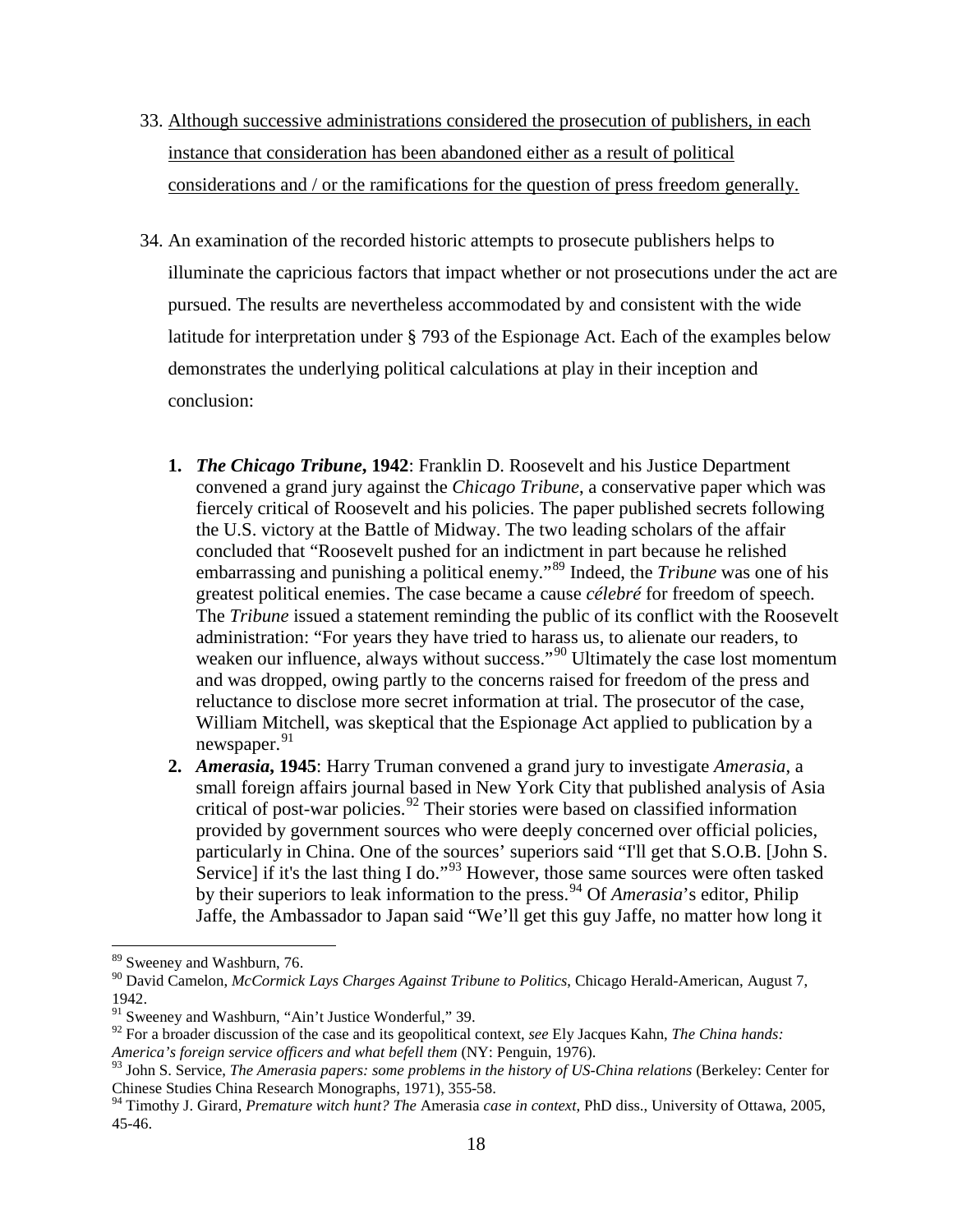takes."[95](#page-18-0) Truman's administration arrested three journalists and three government sources for conspiracy to violate the Espionage Act. However, no indictments were ultimately issued under the Espionage Act. Evidence emerged that the Justice Department was heavily influenced by political pressures from multiple factions within the Truman administration.<sup>[96](#page-18-1)</sup> Acting U.S. Secretary of State Joseph Grew came under heavy criticism when he indicated that the arrests were "one result of a comprehensive security program which is to be continued unrelentingly in order to stop completely the illegal and disloyal conveyance of confidential information to unauthorized persons."<sup> $\frac{5}{7}$ </sup> Following a press outcry,<sup>[98](#page-18-3)</sup> the Espionage Act charges were scuttled and the most severe sentence were small fines. However, left-wing employees were stunned into "mouselike silence."<sup>[99](#page-18-4)</sup> One of the most in-depth scholarly treatments concludes that "*Amerasia* thus appears to have been a case in which pragmatic political and diplomatic concerns determined the government's handling of the case." $100$ 

**3. Pentagon Papers and Boston Grand Jury, 1971-1973**: Following the publication of the Pentagon Papers, a 7,000-page classified and top secret geopolitical study of the Vietnam War which contradicted Richard Nixon's public justification for the war, his Justice Department attempted to enjoin the *New York Times* and prosecute their source Daniel Ellsberg as well as his colleague Anthony Russo. Nixon *also* convened a much lesser-known grand jury in Boston to investigate a broader Espionage Act conspiracy to acquire and publish the Pentagon Papers.[101](#page-18-6) The *New York Times* anticipated possible charges under the Espionage Act and Nixon wanted to "do everything we can to destroy the *Times*."<sup>[102](#page-18-7)</sup> A Justice Department press release indicated that "all avenues of criminal prosecution have remained open."<sup>[103](#page-18-8)</sup> At the 1972 convention of the American Society of Newspaper Editors, a Justice Department official made threats under the Act that if reporters acted as if "entirely free to determine for themselves what was proper to publish" they would encounter "interminable mischief."[104](#page-18-9) The Boston grand jury led to the imprisonment of Harvard Professor Samuel Popkin for a week for refusing to disclose his academic

<span id="page-18-1"></span><span id="page-18-0"></span><sup>&</sup>lt;sup>95</sup> Philip J. Jaffe, *The Amerasia Case from 1945 to present* (Jaffe, New York, 1979), 19.<br><sup>96</sup> Harvey Klehr and Ronald Radosh, *The Amerasia Spy Case: Prelude to McCarthyism* (Chapel Hill: University of North Carolina Press, 1996), 81-82.<br><sup>97</sup> Lansing Warren, Inquiry on 'Leaks' Is Pushed; Grew Indicates More Arrests, New York Times, June 8, 1945, 1.

<span id="page-18-3"></span><span id="page-18-2"></span><sup>98</sup> For instance, the *New York Post* ran an editorial distinguishing providing information to foreign powers and journalists publishing leaked information. "The first is espionage. The latter is an old Washington custom practiced . . . by just about every Washington correspondent worth his salt to his newspaper . . . If Mr. Grew is able to throttle the editors of left wing *Amerasia* because they expose his policy, any decent American newspaper which

similarly opposes his policies may be next on the list of Grew's State Dept. Gestapo."<br><sup>99</sup> Red Baiting, New York Herald Tribune, June 9, 1945.

<span id="page-18-6"></span><span id="page-18-5"></span><span id="page-18-4"></span><sup>&</sup>lt;sup>100</sup> Girard at 129.<br><sup>101</sup> *United States v. Doe*, 455 F.2d 753 (1st Cir. 1972). The crimes investigated by the grand jury included "the gathering and transmitting of national defense information (18 U.S.C. § 793)."

<span id="page-18-7"></span><sup>&</sup>lt;sup>102</sup> Attorney General Mitchell telegrammed Arthur Sulzberger warning that "publication of this information is directly prohibited by the provisions of the Espionage Law, Title 18, United States Code, Section 793." *See also* Mark Feldstein, Poisoning the Press: Richard Nixon, Jack Anderson, and the Rise of Washington's Scandal Culture (New York: Farrar, Straus and Giroux, 2010), at 151.<br><sup>103</sup> Mitchell Will Prosecute Law Violations in Leaks, New York Times, July 2, 1971, 1.

<span id="page-18-9"></span><span id="page-18-8"></span><sup>&</sup>lt;sup>104</sup> The audience reportedly widely understood the official to be threatening prosecution under the Espionage Act. William L. Claiborne, *Government Secrets and the Press*, Washington Post, April 20, 1972, B1.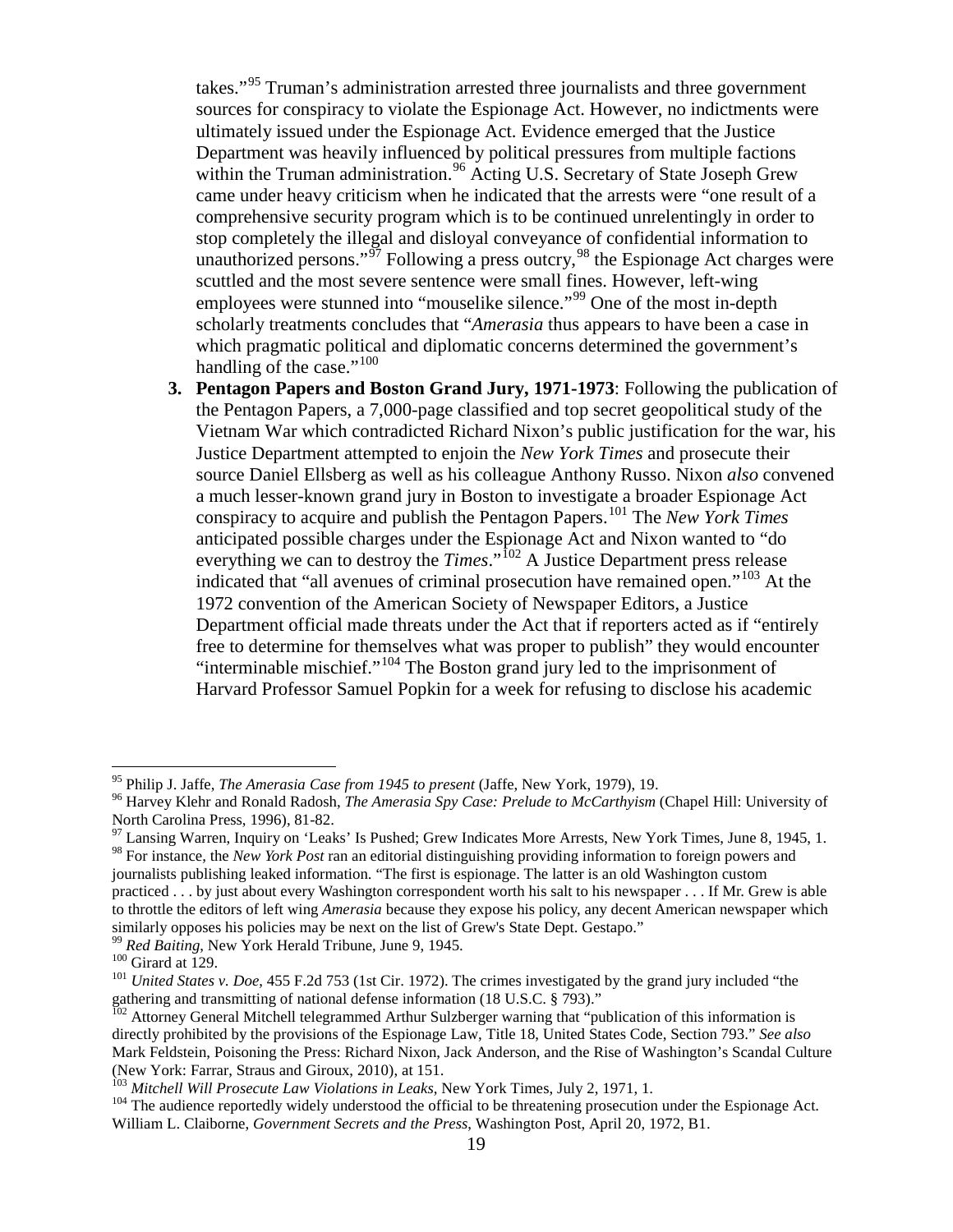sources.<sup>[105](#page-19-0)</sup> The grand jury also sought testimony from other prominent academics such as Noam Chomsky.

- **4. Beacon Press, 1972-1974:** the publishing arm of the religious Unitarian Universalist Association (UUA), was also investigated under the Espionage Act for publication of the Pentagon Papers. Beacon published a full version of the Papers after Senator Mike Gravel read the Papers into public domain by entering them into the congressional record. The publisher was visited repeatedly by the FBI and had its bank and congregation records seized.[106](#page-19-1) Beacon Press' status as a religious organization made this illegal under the First Amendment. The harassment was attributed to the UUA's activism and war resistance.[107](#page-19-2) The *New York Times* editorialized that the "government's harassment of Beacon Press and its concurrent fishing expedition into the wider affairs of the parent religious association imperil not only press freedom but constitutional rights involving religion and association as well."<sup>[108](#page-19-3)</sup> The case against Beacon was ultimately dropped following Nixon's resignation.<sup>[109](#page-19-4)</sup>
- **5. Jack Anderson, 1971-1972**: Jack Anderson was a prominent investigative journalist and #64 on the 'Enemies List' maintained by Richard Nixon. Anderson published a top-secret report regarding a secret U.S. military intervention in the war between India and Pakistan, that many feared would catalyze World War III. The report later won him the Pulitzer Prize in journalism. Military investigators insisted that Anderson and his source had conspired to violate the Espionage Act on grounds that Anderson "made the enemy aware" of U.S. secrets.<sup>[110](#page-19-5)</sup> Nixon wanted Anderson prosecuted. "I'd love to take that bastard Anderson" to prosecute him, Nixon said.<sup>[111](#page-19-6)</sup> The Attorney General said "I would like to get ahold of this Anderson and hang him." "Goddamnit, yes," replied Nixon.<sup>[112](#page-19-7)</sup> Nixon pushed "you've gotta find something [on Anderson]  $\ldots$  you just gotta invent something."<sup>[113](#page-19-8)</sup> However, it emerged that the source of the story was secretly spying on Nixon for the Joint Chiefs of Staff in a prominent scandal known as the 'Radford-Moorer Affair.' A public prosecution would have proven politically embarrassing, and Nixon considered the impact of prosecuting a journalist on his re-election campaign in 1972.<sup>[114](#page-19-9)</sup> "We can't be in the business of prosecuting the press . . . prior to an election."[115](#page-19-10) These political considerations led the Espionage Act case to be dropped. Notably, the affair led to a CIA plot to murder Anderson; Nixon's "Plumbers" considered placing LSD on the steering wheel of Anderson's car to make a crash seem like an accident, or, alternatively, to "knife" Anderson.<sup>[116](#page-19-11)</sup>

<span id="page-19-0"></span><sup>105</sup> Robert Reinhold, *Queries to Professor Indicate U.S. Groping on Pentagon Papers*, New York Times, March 28, 1971.

<span id="page-19-1"></span><sup>&</sup>lt;sup>106</sup> For a leading scholarly account of Beacon Press' involvement in the Pentagon Papers, see Allison Trzop, *Beacon Press and the Pentagon Papers*, Boston, Beacon Press, 2006.

<span id="page-19-2"></span> $^{107}$  Homer Bigart, Unitarians See US Harassment on Gravel Papers, New York Times, July 31, 1972, 8.  $^{108}$  Editorial, *Freedom Alert*, New York Times, July 17, 1972.

<span id="page-19-4"></span><span id="page-19-3"></span><sup>&</sup>lt;sup>109</sup> Robert Nelson West, *Crisis and Change: My Years as President of the Unitarian Universalist Association, 1969-*<br>1977 (Boston, Skinner House Books, 2007), 74.

<span id="page-19-7"></span>

<span id="page-19-6"></span><span id="page-19-5"></span><sup>&</sup>lt;sup>110</sup> Feldstein at 179.<br><sup>111</sup> Feldstein at 192.<br><sup>112</sup> White House Tape No. 643-13, January 3, 1972, *printed in* Douglas Brinkley, Luke Nichter, *The Nixon Tapes:*<br>*1971-1972* (Boston, Houghton Mifflin Harcourt, 2014).

<span id="page-19-9"></span><span id="page-19-8"></span><sup>&</sup>lt;sup>113</sup> Feldstein at 192.<br><sup>114</sup> Feldstein at 195; John Ehrlichman, *The Whole Truth* (New York: Simon & Schuster), 309.<br><sup>115</sup> Feldstein at 192.<br><sup>116</sup> Feldstein at 286-87.

<span id="page-19-11"></span><span id="page-19-10"></span>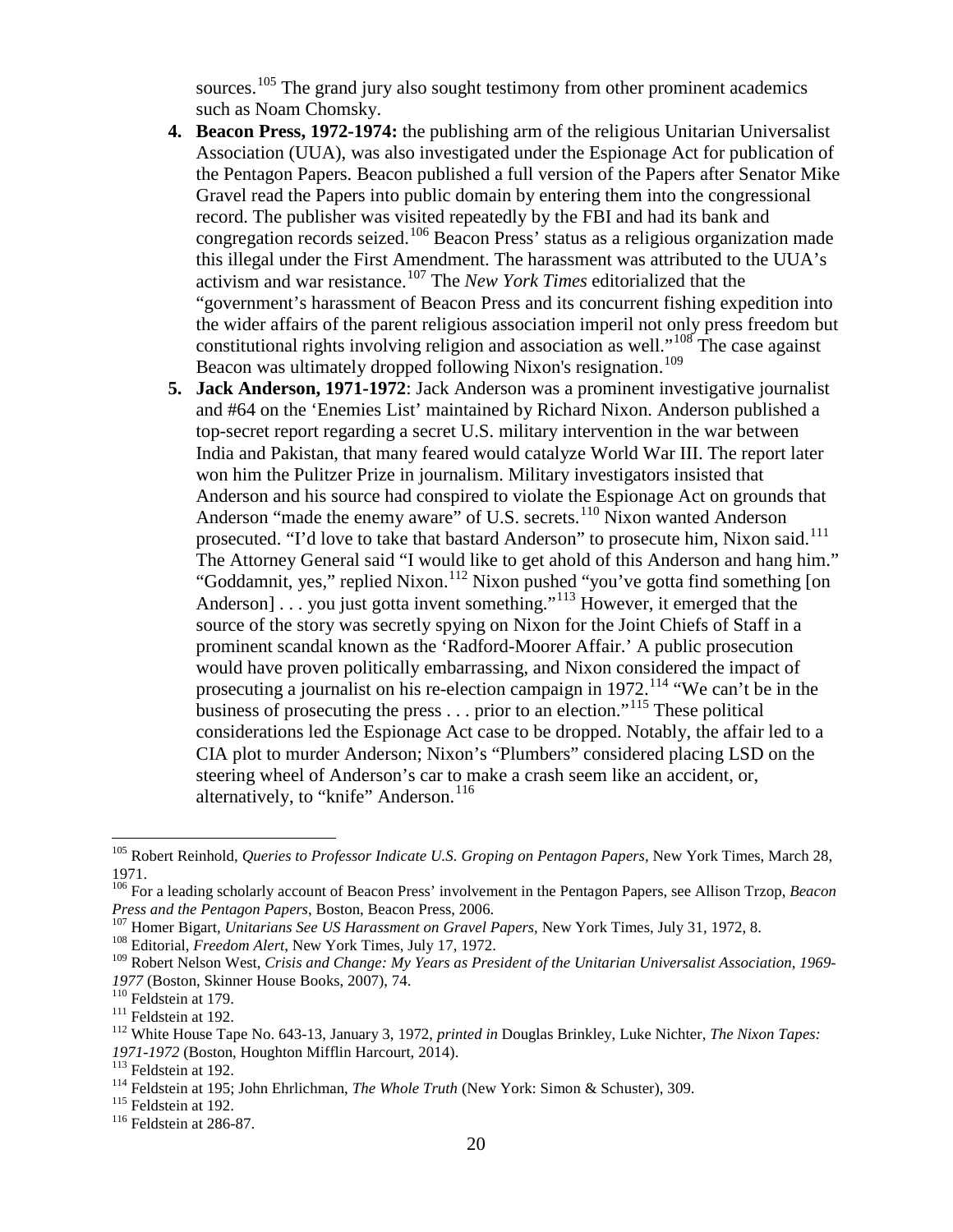- **6. Seymour Hersh, 1975**: President Gerald Ford's administration considered prosecuting Pulitzer Prize-winning journalist Seymour Hersh and *the New York Times* under the Espionage Act for a scoop describing highly classified Naval taps into Soviet communications which repeatedly violated the territorial waters of the Soviet Union and other nations. Notably, officials considered a provision, 18 U.S.C. § 798, which unlike § 793 specifically proscribes publication. § 793 of the Espionage Act makes no mention of publication. However, a memo written by a young Dick Cheney, then a White House aide, warned that a prosecution would be political damaging and lead to a public relations disaster.<sup>[117](#page-20-0)</sup> Various considerations included "What will the public reactionbe? What will the Hill reaction be? . . . How do we counter expected criticism."[118](#page-20-1) No prosecution ultimately materialized due in large part to concerns about public perception of infringements on press freedom.
- **7. James Bamford, 1981**: Investigative journalist James Bamford was authoring The Puzzle Palace, the first book on the workings of the National Security Agency (NSA). Via the U.S. Freedom of Information Act Bamford received thousands of NSA documents and a top-secret criminal file investigating the Agency, prepared by the Justice Department. He obtained the file legally. Nevertheless government officials made a formal demand for return of the documents under the Espionage Act, including subsection 793(e), threatening prosecution. He published the book based on the materials and was not charged. Subsequent statements by the NSA made clear that the prosecution was not legitimately connected to security but intended to save the Agency from embarrassment. In 1982 an NSA public relations officer admitted to Congress that Bamford's book did not contain "specific, identifiable" examples of classified information, but that it was nonetheless "damaging" because it was "not calculated to reassure citizens with respect to the NSA" and "does not contribute to the health of the U.S. intelligence community."<sup>[119](#page-20-2)</sup> Such an assertion suggested a belief that journalists were under an obligation not to criticize these agencies.
- **8.** *The Washington Post***, 1986**: CIA chief William Casey "launched a campaign to keep details about secret intelligence communications out of the media through use of the Espionage Act."[120](#page-20-3) He browbeated the *Washington Post* on several occasions with prosecution under the Act. For instance when the *Post* disclosed secret U.S. monitoring of Libyan communications, on grounds that it was the basis for a potential U.S. invasion of Libya, Casey said there were "cold violations" of the Espionage Act. $^{121}$  $^{121}$  $^{121}$
- **9.** The *Post* once more entered his crosshairs the following year in what the *Columbia Journalism Review* viewed as potentially the "sharpest confrontation" between press and government since the Pentagon Papers case.<sup>[122](#page-20-5)</sup> In May of 1986, Ronald W. Pelton, a former NSA employee, was tried for espionage after selling classified information to the Soviets. Journalist Bob Woodward learned that the information concerned a top-secret NSA project—Ivy Bells—where American submarines were eavesdropping in Soviet harbors. Meeting with *Post* editors, Casey said "I'm not threatening you, but you've got to know that, if you publish this, I would recommend

<span id="page-20-0"></span><sup>117</sup> Lowell Bergman and Marlena Telvick, *Dick Cheney's Memos From 30 Years Ago*, PBS Frontline, February 13, 2007.

<sup>118</sup> *Ibid.*

<span id="page-20-3"></span><span id="page-20-2"></span><span id="page-20-1"></span><sup>&</sup>lt;sup>119</sup> Briefing to the Senate Select Committee on Intelligence Concerning "The Puzzle Palace," 23 September 1982.<br><sup>120</sup> Blanchard at 450.<br><sup>121</sup> Jay Peterzell, *Can the CIA Spook the Press?*, *Columbia Journalism Review*, S

<span id="page-20-4"></span>

<span id="page-20-5"></span>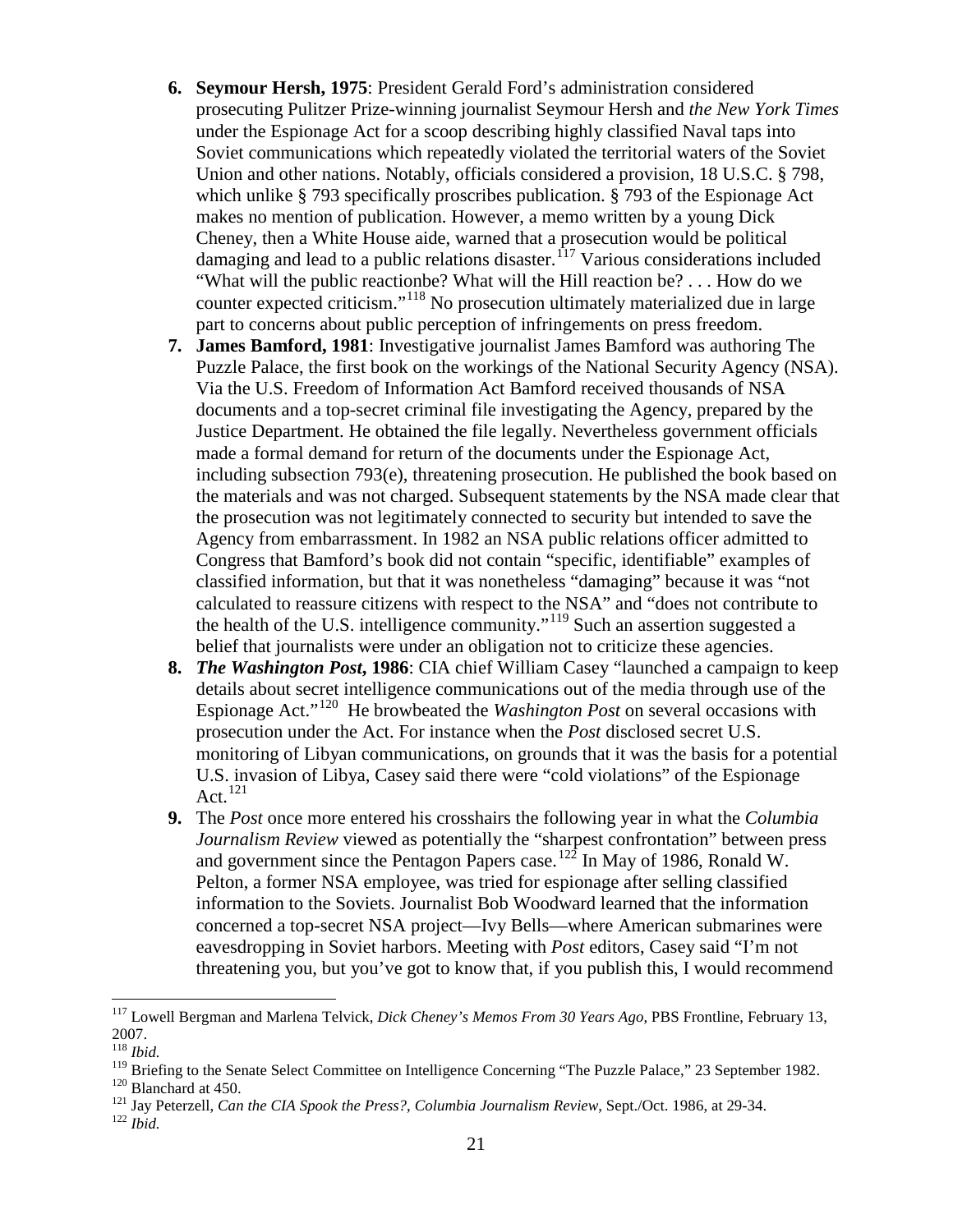that you be prosecuted under the intelligence statute [referring to § 798 of the Espionage Act]."[123](#page-21-0) The *Post* held off on the story, but *NBC News* ran it. Casey issued a public threat that "We believe that the assertions, if true, made by James Polk on the *NBC Today* show, violate the prohibitions in 18 U.S.C. 798 against publishing any classified information concerning the communications intelligence activities of the United States. My statutory obligation to protect intelligence sources and methods require me to refer this matter to the Department of Justice."<sup>[124](#page-21-1)</sup> The attempt was widely derided by legal scholars, and the Justice Department was not keen to prosecute the case due to the controversy. Casey later downplayed his earlier threats and accused the press of being paranoid and "hysterical."<sup>[125](#page-21-2)</sup> In earlier internal memos, Casey emphasized that applying the Espionage Act against leaks to the media had a deterrent effect and was like "driving tacks with a sledge hammer."<sup>[126](#page-21-3)</sup> The invocation of § 798, rather than § 793, expresses hesitation on part of Casey that § 793 applies to publication. The former section specifically punishes one who 'publishes' while the latter does not.

- **10. Book Publications, 1980's**: Bill Casey also reportedly threatened Bob Woodward with prosecution under the Espionage Act for writing a forthcoming book on the CIA. Casey also threatened Sy Hersh over a forthcoming book concerning the 1983 downing of a Korean Air Lines passenger plane by the Soviet Union. Casey told Random House, publisher of the Hersh book, that the Act applied to unclassified information.<sup>[127](#page-21-4)</sup>
- **11. MIT Professor Theodore Postol, 1992**: Postol, an MIT nuclear physics professor and critic of U.S. missile defense systems, was investigated in response to his pointing out life-threatening dangers in false claims made regarding Cold War defense systems. Postol was accused of publishing secrets about the Army's Patriot Missile in the journal *International Security*. While Postol held a security clearance, his paper was based purely on public sources and his knowledge of physics.<sup>[128](#page-21-5)</sup> After Postol was contacted by a Defense Department investigator, Postol brought the matter to U.S. Representative John Conyers Jr., who organized public hearings on the matter. The Defense Department dropped its investigation following embarrassment at the First Amendment implications of its efforts against an academic.

## **The Computer Fraud and Abuse Act of 1986 (CFAA)**

35. The Computer Fraud and Abuse Act has come to be criticized as one of the most politicized of laws in the United States in its use. The CFAA's passage and the prosecutions that followed are an extension of the Espionage Act—with its serious

<span id="page-21-1"></span><span id="page-21-0"></span><sup>&</sup>lt;sup>123</sup> Ibid.<br><sup>124</sup> Stephen Engelberg, *CIA Director Requests Inquiry on NBC Report*, *New York Times*, May 20, 1986, at A17.<br><sup>125</sup> Michael J. Sniffen, *CIA and NSA Chiefs Appeal for Media Cooperation in Keeping Spy Secrets* 

<span id="page-21-3"></span><span id="page-21-2"></span>*Press*, May 29, 1986.<br><sup>126</sup> Emma Best, *Former CIA Director compared prosecuting leakers under the Espionage Act to "driving tacks with a sledge hammer", MuckRock, September 11, 2017.* 

<span id="page-21-5"></span><span id="page-21-4"></span><sup>&</sup>lt;sup>127</sup> Peterzell at 30-31.<br><sup>128</sup> John Lancaster, *Pentagon Drops Security Probe of Professor on Patriot Article, Washington Post*, March 23, 1992.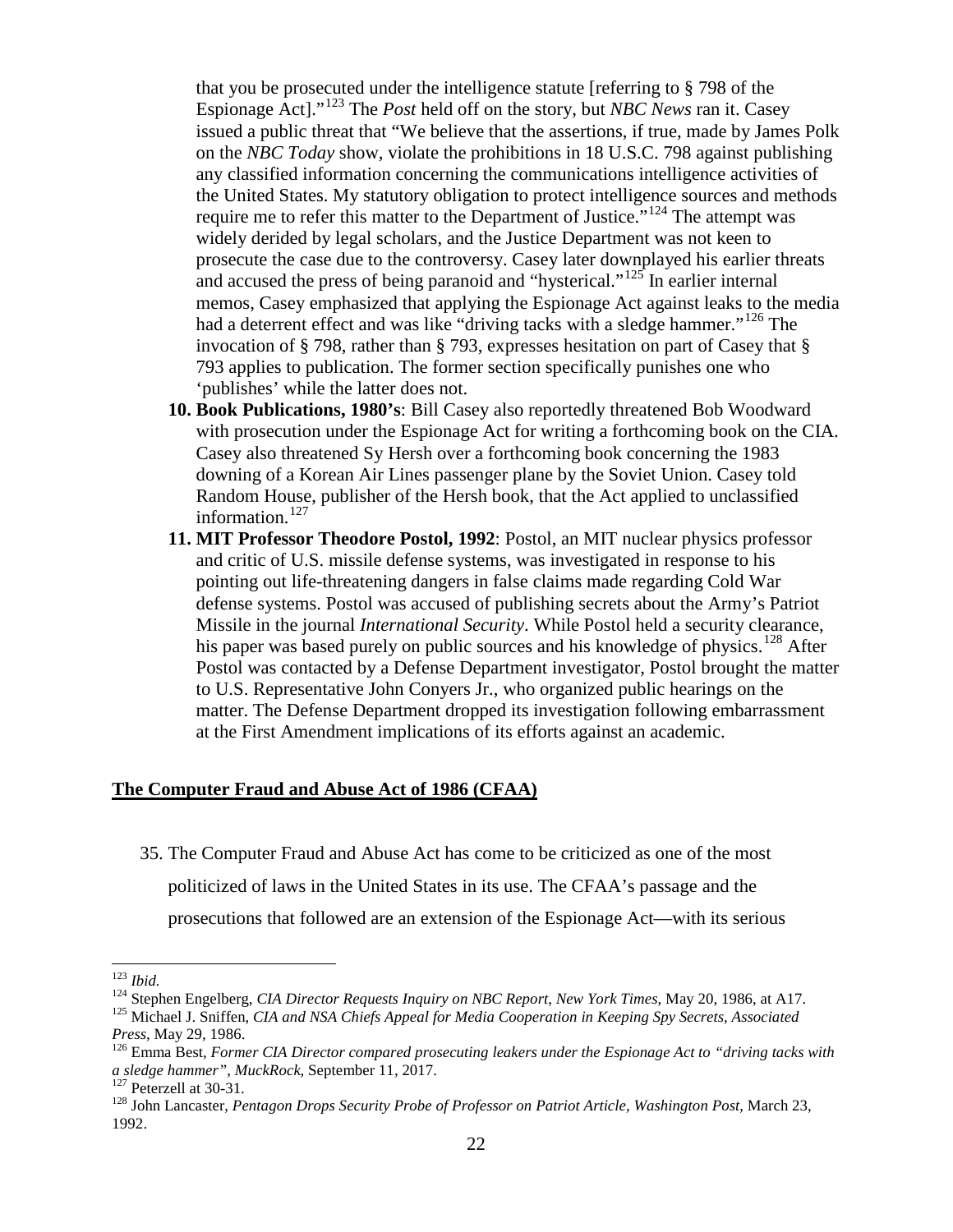flaws—to the digital age. Indeed, the CFAA suffers from similar breadth that enables the Espionage Act's enormous malleability. Columbia Law professor Tim Wu, a leading academic in the area of telecommunications and technology law, calls the CFAA "the most outrageous criminal law you've never heard of" and the "worst law in technology."<sup>[129](#page-22-0)</sup> USC Law Professor Orin Kerr, formerly at the Justice Department, a leading scholar on the CFAA and the most-cited criminal law faculty in the United States,  $130$  suggests that the law is so "extraordinarily broad" that without limitation it is unconstitutionally vague.<sup>[131](#page-22-2)</sup> Other academic analysis observe the "extreme prosecutorial" discretion" allowed under the law.<sup>[132](#page-22-3)</sup> Indeed, in at least one case federal prosecutors have argued that violation of a Web site's terms of service is a criminal offense.<sup>[133](#page-22-4)</sup>

36. The law is most notorious for spurring the aggressive prosecution of Aaron Swartz, a young programming prodigy who contributed to many prominent technology projects including co-founding Reddit. He was also an activist for freedom of information and making the Internet accessible for the public. He attempted to download and make free for the public articles from academic repositories; both JSTOR and MIT declined to press civil charges, and even made more articles freely available in response to his actions. However the Justice Department aggressively charged Swartz under the CFAA. His political beliefs which included advocacy for open information "played a role in the prosecution" according to the Justice Department.<sup>[134](#page-22-5)</sup> Swartz tragically committed suicide following the weight of charges pursued and what was widely perceived to be the Justice Department's desire to make an example of him.<sup>[135](#page-22-6)</sup> The handling of the case led to congressional investigation. U.S. Representative Jared Polis said "The charges were ridiculous and trumped-up. It is absurd that he was made a scapegoat."[136](#page-22-7) Sir Tim Berners-Lee, founder of the Internet, deeply mourned Swartz's death and called the

<span id="page-22-0"></span><sup>&</sup>lt;sup>129</sup> Tim Wu, *Fixing the Worst Law in Technology*, The New Yorker, March 18, 2013.<br><sup>130</sup> USC Gould, *Prof. Orin Kerr is the Most-Cited Criminal Law and Procedure Faculty Member in the U.S.*, July

<span id="page-22-3"></span>

<span id="page-22-2"></span><span id="page-22-1"></span><sup>22, 2018,</sup> available at  $\frac{https://gould.usc.edu/about/news/?id=4470}{131}$ .<br>
Orin S. Kerr, *Vagueness Challenges to the Computer Fraud and Abuse Act*, 94 Minn. L. Rev. 1561 (2010).<br>
<sup>132</sup> Sarah A. Constant, *The Computer Fraud and Abuse Act: A Nightmare—The Case Against Aaron Swartz and the Need to Reform the CFAA*, 16 Tul. J. Tech. & Intell. Prop. 231, 232 (2013).<br><sup>133</sup> United States v. Drew, 259 F.R.D. 449 (C.D. Cal. 2009).

<span id="page-22-4"></span>

<span id="page-22-5"></span><sup>&</sup>lt;sup>134</sup> Ryan J. Reilly, *Aaron Swartz Prosecutors Weighed 'Guerilla' Manifesto, Justice Official Tells Congressional Committee*, Huffington Post, February 22, 2013. <sup>135</sup> Constant at 240-244. <sup>136</sup> *Ibid*. at 244.

<span id="page-22-7"></span><span id="page-22-6"></span>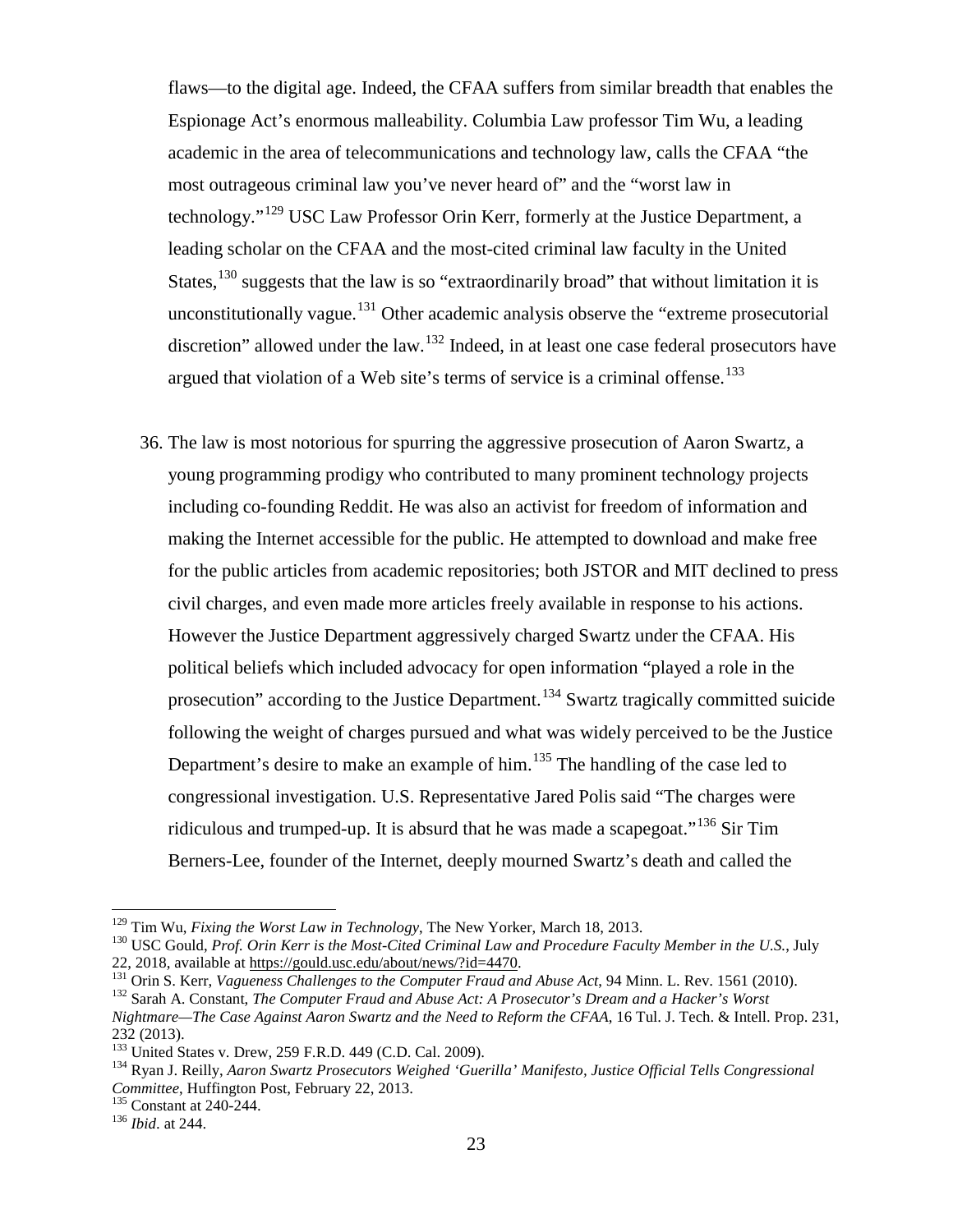CFAA "seriously broken" as a result.<sup>[137](#page-23-0)</sup> Swartz's suicide has led to serious efforts to reform the CFAA with proposals such as "Aaron's Law" sponsored by numerous U.S. legislators—civil society organizations such as the Electronic Frontier Foundation (EFF) have pointed out severe "prosecutorial discretion" and "misuses" in existing legislation. $138$ 

- 37. The history of the CFAA is instructive in understanding the connections of some of its provisions, particularly subsection  $1030(a)(1)$ , to the Espionage Act. In the climate of the 1980s, computer threats were a growing apprehension in Washington. President Ronald Reagan, a former actor who recognized the big screen's influence, watched the thenblockbuster *War Games* at Camp David. In the film a teenager played by Matthew Broderick instigates nuclear war by hacking into defense networks from his home computer. Reagan met with his cabinet and asked them if they had seen the movie.<sup>[139](#page-23-2)</sup> These fears prompted aggressive legislation within a primitive cyberspace where the modern Internet did not yet exist.
- 38. This climate prompted the passage of the CFAA. The CFAA had provisions originally enacted in 1984 and codified in 1986 in provisions of 18 U.S.C. § 1030. The original 1984 Act criminalized three offenses: computer misuse to obtain financial records, hacking into government computers, and computer misuse to obtain national defense information. The latter provision covering national defense information was a carbon copy of portions of the Espionage Act. Subsection  $1030(a)(1)$  prohibited unauthorized access to a computer system with intent to obtain or disseminate national defense information to persons not authorized to receive it. Except for the added requirement of "unauthorized access to a computer system," subsection  $1030(a)(1)$  was identical to the language featured in provisions of § 793 of the Espionage Act. This duplication was deliberate. The House Judiciary Committee Report commented that the CFAA "includes 'intent' language consistent with the existing espionage laws."<sup>[140](#page-23-3)</sup> The same report made reference to the film *War Games* as a "realistic representation" of computer abilities.<sup>[141](#page-23-4)</sup>

<span id="page-23-0"></span><sup>&</sup>lt;sup>137</sup> Mark Hachman, Tim Berners-Lee: We Need a Free Web, Except When We Don't, PC World, March 12, 2014.<br><sup>138</sup> Cindy Cohn, Executive Director, EFF, *Aaron's Law Reintroduced: CFAA Didn't Fix Itself*, April 29, 2015.

<span id="page-23-2"></span><span id="page-23-1"></span><sup>&</sup>lt;sup>139</sup> *See generally Fred Kaplan, Dark Territory: The Secret History of Cyber War* (Simon & Schuster, 2017).<br><sup>140</sup> H.R. Rep. No. 98-894 (1984), *reprinted in* 1984 U.S.C.C.A.N. 3689, 3706.<br><sup>141</sup> *Ibid.* 

<span id="page-23-3"></span>

<span id="page-23-4"></span>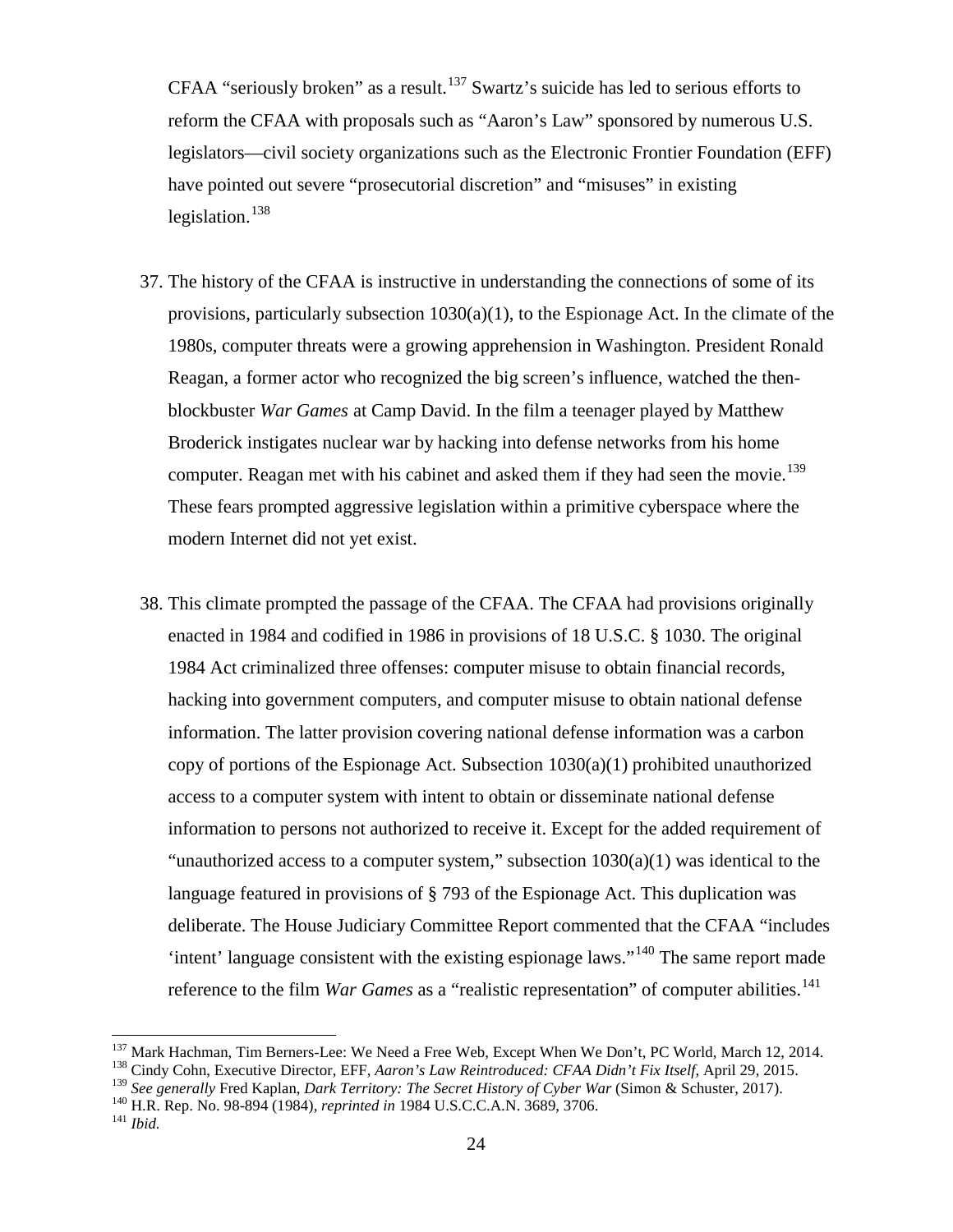The measure importantly never defined the difference between "authorized" and "unauthorized" access to a computer system. Professor Wu observes "no one really knows what those words mean."[142](#page-24-0) The issue of the scope of 'unauthorized' access constitutes a serious ambiguity running through the preponderance of the CFAA.

- 39. The potential for a prosecution under the CFAA with a backdrop of political motivation was seen as early as 1989 when a federal grand jury in San Jose, CA, indicted a black hat hacker (now journalist writing for *Wired*) Kevin Poulsen on espionage and CFAA charges. Poulsen had government contracts granting him security clearances. But he had gained notoriety for penetrating the Pac Bell phone company, uncovering evidence of unlawful FBI domestic surveillance and spying on embassies.<sup>[143](#page-24-1)</sup> The CFAA charge stemmed from his possession of an e-mail containing an image of the access screen for the army's Masnet network. The screen warned that unauthorized access violated the CFAA, but was merely the equivalent to a digital 'no trespassing' sign. There was no evidence that Poulsen did anything to attempt to circumvent the screen, but he was nevertheless charged under the CFAA.<sup>[144](#page-24-2)</sup> That charge was dropped in 1992.<sup>[145](#page-24-3)</sup> The Espionage Act case was ultimately dropped as well as prosecutors pursued less contentious charges against him.
- 40. A key problem with the CFAA, which has split U.S. courts, is providing clarity as to the scope of 'unauthorized access.' The varying interpretations range from traditional understanding of 'hacking' to conduct that is well beyond. Courts are divided: some federal Courts of Appeals have held that improper 'use' of computer information is not a crime if the underlying access is permitted.<sup>[146](#page-24-4)</sup> Other Courts of Appeals have agreed with the Justice Department's position that using accessed information for unapproved purposes violates the CFAA, a considerably broader definition.<sup>[147](#page-24-5)</sup>

<span id="page-24-1"></span><span id="page-24-0"></span><sup>&</sup>lt;sup>142</sup> Wu, Fixing the Worst Law in Technology.<br><sup>143</sup> See generally Jonathan Littman, *The Watchman: The Twisted Life and Crimes of Serial Hacker Kevin Poulsen*, (Little, Brown and Company 1997).<br><sup>144</sup> Donald Clark, *Government Cracks Down on Hacker*, *San Francisco Chronicle*, Nov. 2, 1982 at C1.

<span id="page-24-4"></span><span id="page-24-3"></span><span id="page-24-2"></span><sup>&</sup>lt;sup>145</sup> United States v. Poulsen, 41 F.3d 1330, 1333 (9th Cir. 1994).<br><sup>146</sup> United States v. Valle, 807 F.3d 508 (2d Cir. 2015); WEC Carolina Energy Solutions LLC v. Miller, 687 F.3d 199 (4th Cir. 2012); United States v. Nosal, 676 F.3d 854 (9th Cir. 2012) (en banc).<br><sup>147</sup> EF Cultural Travel BV v. Explorica, Inc., 274 F.3d 577 (1st Cir. 2001); United States v. John, 597 F.3d 263, 269

<span id="page-24-5"></span><sup>(5</sup>th Cir. 2010); *Int'l Airport Ctrs., L.L.C. v. Citrin*, 440 F.3d 418 (7th Cir. 2006); *United States v. Rodriguez*, 628 F.3d 1258 (11th Cir. 2010); *see also* Prosecuting Computer Crimes, Computer Crime and Intellectual Property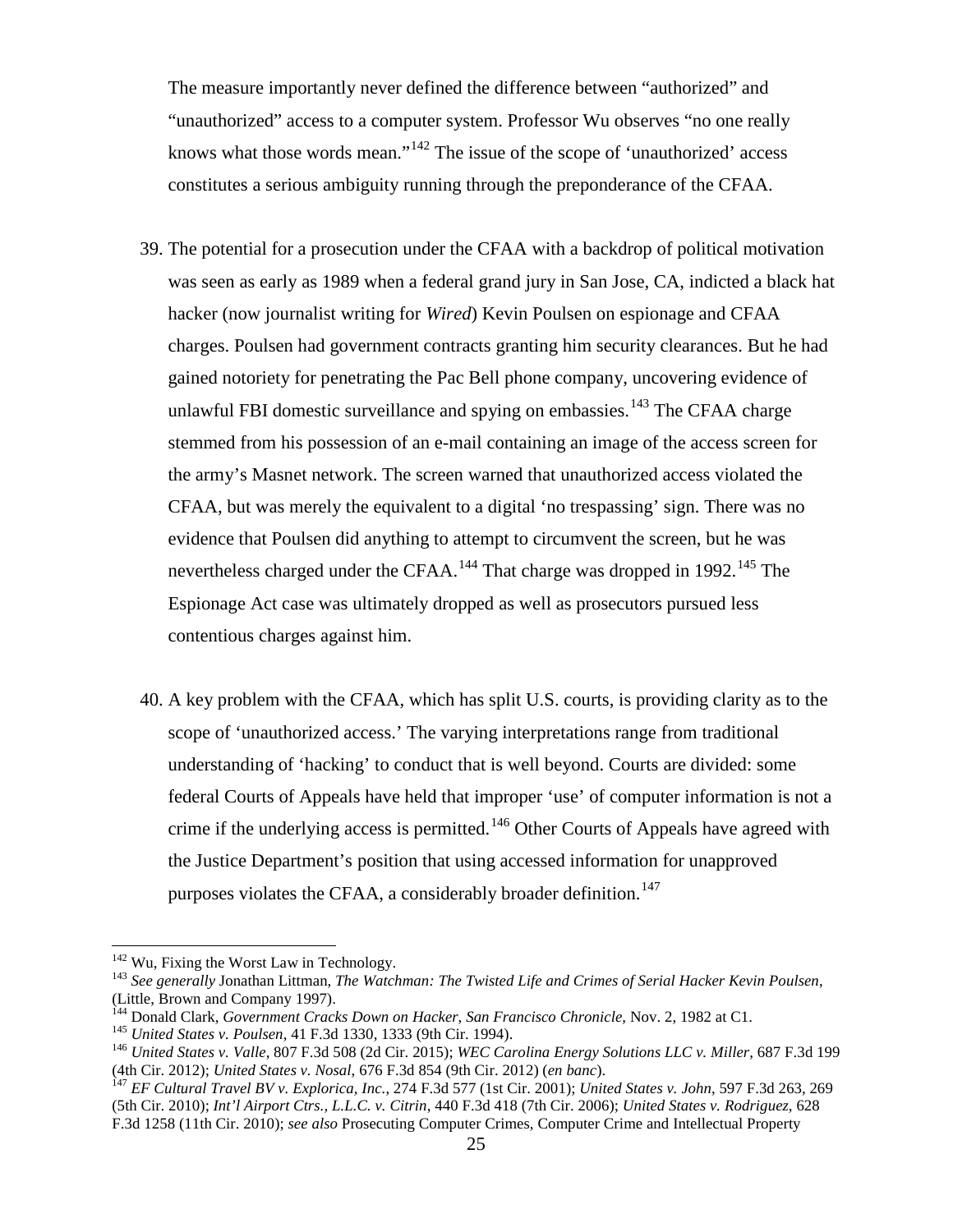#### **Conclusion**

- 41. The legislative history of the Espionage Act of 1917, coupled with its circuitous scope, established a legal regime toward government secrets in the United States that is highly selective in its enforcement and potentially limitless in its reach. There is no precedent for the law's extraterritorial application to a publisher for the dissemination of secrets. In their seminal academic analysis of the Espionage Act, then-Columbia University Law professors Harold Edgar and Benno C. Schmidt, Jr., critiqued the Espionage Act as "in many respects incomprehensible."<sup>[148](#page-25-0)</sup> They also took issue—as do nearly all national security scholars weighing the Espionage Act—with the absence of any proportionality analysis or defense built into the law. The Espionage Act treats the same three categories of individuals: traditional spies, government employees who leak information, and members of the public and press. The dramatic differences between these categories of individuals would seem to invite a nuanced legal analysis. No such nuance is provided by the Act. This has led to a history of capricious enforcement highly susceptible to the political considerations of various administrations. The law's political nature is apparent through not only its wartime origins, but also from studying abandoned attempts to utilize the Act against the publication of secrets. The flaws present within the Espionage Act of 1917 also manifest within the Computer Fraud and Abuse Act, a contentious law which is widely critiqued for its lack of definition of key terms and susceptibility to political misuse. Portions of § 793 of the Act are repeated verbatim in the CFAA, particularly in subsection  $1030(a)(1)$  which was passed as a carbon copy of the Act. One of the nation's leading legal academics calls the CFAA the "worst law in technology."<sup>[149](#page-25-1)</sup>
- 42. There has never, in the century-long history of the Espionage Act, been an indictment of a U.S. publisher under the law for the publication of secrets. Accordingly, there has never been an extraterritorial indictment of a non-U.S. publisher under the Act. During World War I, federal prosecutors considered the mere circulation of anti-war materials a violation of the law. Nearly 2,500 individuals were prosecuted under the Act on account

 $\overline{\phantom{a}}$ 

Section, Criminal Division, Office of Legal Education (arguing there was legislative intention to "address the unauthorized access *and* use of computers and computer networks") (emphasis added). <sup>148</sup> Edgar and Schmidt, Jr. at 934.

<span id="page-25-0"></span>

<span id="page-25-1"></span><sup>149</sup> Tim Wu, *Fixing the Worst Law in Technology*, The New Yorker, March 18, 2013.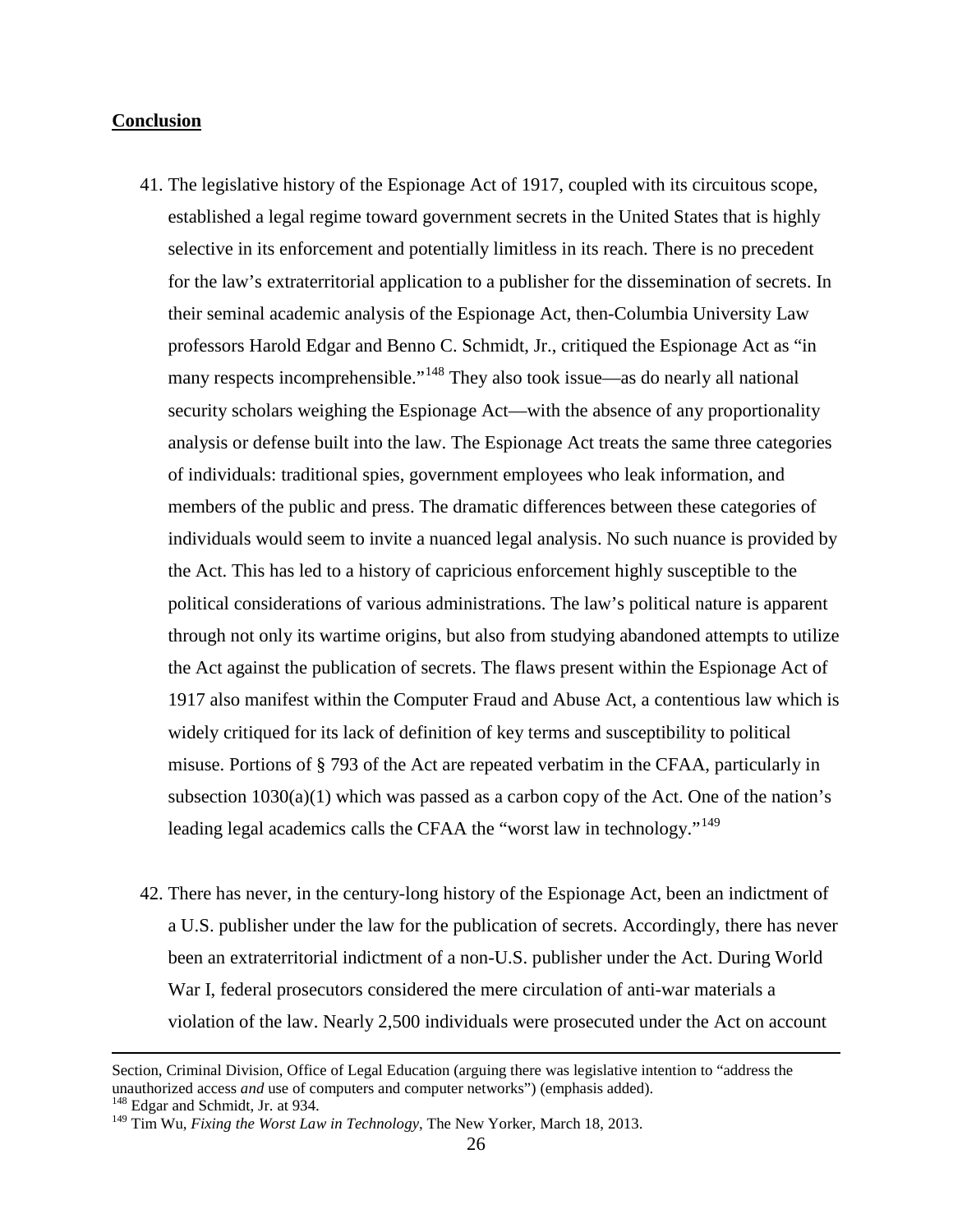of their dissenting views and opposition to U.S. entry in the War. Targets were as small as independent filmmaker Robert Goldstein or as prominent as presidential candidate Eugene Debs and national labor leader William "Big Bill" Haywood. Over a century later, exposure of wartime abuses would still fall within the crosshairs of the Act subject to the policy objectives of the administration in power. The difference from the expansive use under the Act in World War I of individuals for their dissenting views and opposition to the U.S. is that the law is being used not only against publishers but extraterritorially. The current U.S. administration has signaled its desire to escalate prosecutions as well as "jailing journalists who publish classified information."[150](#page-26-0) The Espionage Act's breadth provides such a means. While prior legislators and Attorneys General have attempted to provide reassurance that § 793 of the Act would not ever be used against the press, such reassurances are regarded as having no weight against the plain text of the law and the reality of the present day. What is now concluded, by journalists and publishers generally, is that any journalist in any country on earth—in fact any person—who conveys secrets that do not conform to the policy positions of the U.S. administration can be shown now to be liable to being charged under the Espionage Act of 1917.

## **Exhibits:**

- 1. Harold Edgar and Benno C. Schmidt, Jr., *The Espionage Statutes and Publication of Defense Information*, 73 Columbia Law Review 929 (1973).
- 2. Brief of *The Washington Post et al.*, *United States v. Morison*, No. 86-5008 (March 27, 1987).
- 3. Sari Horwitz, *Julian Assange Unlikely to Face U.S. Charges Over Publishing Classified Documents*, Washington Post, November 25, 2013.
- 4. Michael S. Sweeney and Patrick S. Washburn, *"'Ain't Justice Wonderful' The Chicago Tribune's Battle of Midway Story and the Government's Attempt at an Espionage Act Indictment in 1942,"* Journalism & Communication Monographs, 2014.
- 5. Allison Trzop, *Beacon Press and the Pentagon Papers*, Boston, Beacon Press, 2006.
- 6. Jay Peterzell, *Can the CIA Spook the Press?*, *Columbia Journalism Review*, Sept./Oct. 1986.
- 7. Homer Bigart, *Unitarians See US Harassment on Gravel Papers*, New York Times, July 31, 1972.
- 8. Timothy J. Girard, *Premature witch hunt? The* Amerasia *case in context*, PhD diss., University of Ottawa, 2005.

<span id="page-26-0"></span><sup>150</sup> Michael M. Grynbaum, Sydney Ember and Charlie Savage, *Trump's Urging That Comey Jail Reporters Denounced as an 'Act of Intimidation*,' New York Times, May 17, 2017.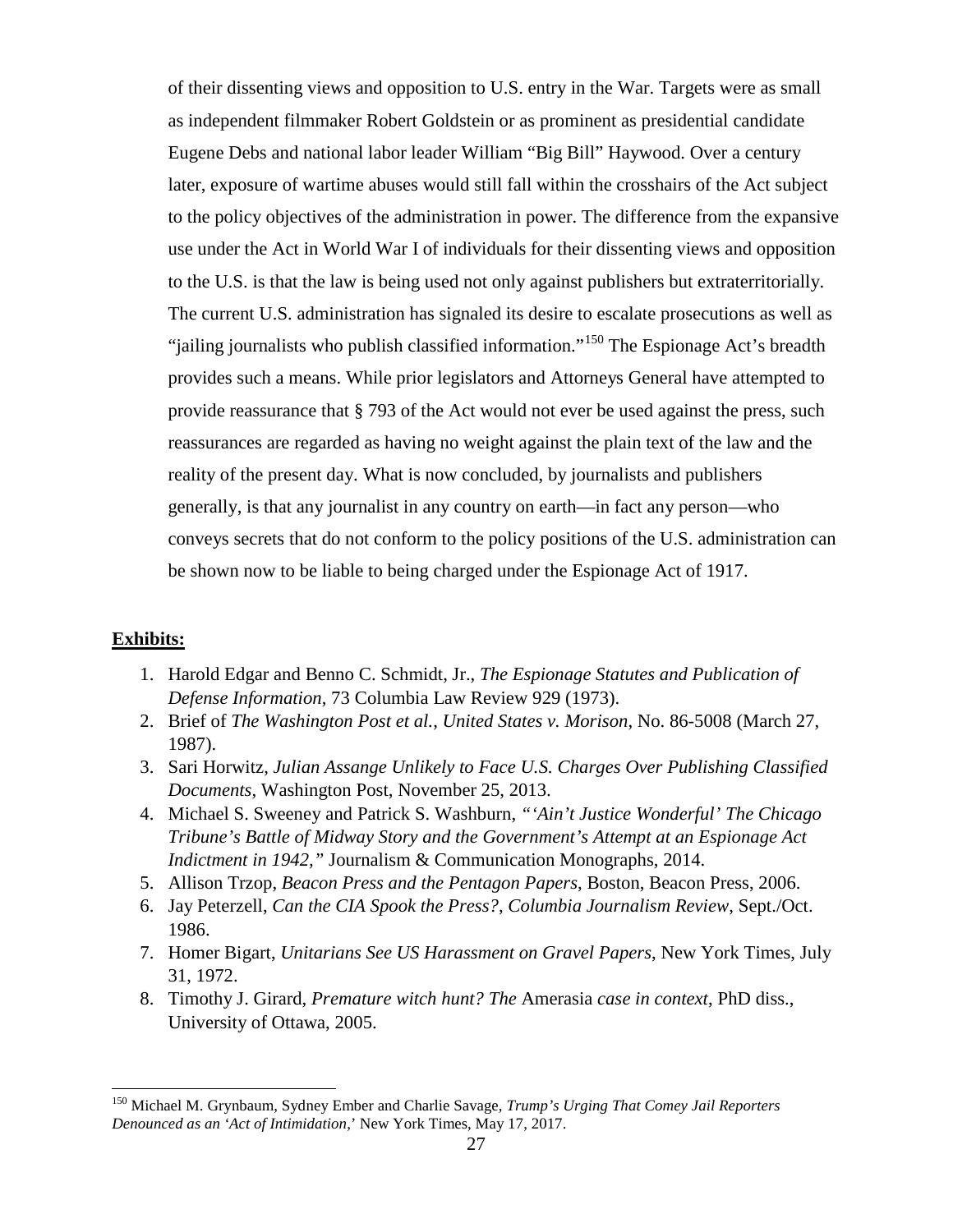- 9. Heidi Kitrosser, Leak Prosecutions and the First Amendment: New Developments and a Closer Look at the Feasibility of Protecting Leakers, 56 Will. & Mary L. Rev. 1221, 1225 (2015)
- 10. Espionage Act and the Legal and Constitutional Issues Raised by WikiLeaks, Hearing Before the Committee on the Judiciary, House of Representatives, 111th Cong., 2d Session (2010).

# **Qualifications of Carey Shenkman:**

Carey Shenkman, Esq. is a First Amendment attorney, constitutional historian, and litigator. For the past five years he has researched and co-authored a forthcoming volume dedicated to the history of the Espionage Act and its implications for freedom of the press. Mr Shenkman serves as an advisor on Columbia University's Global Freedom of Expression program, Of Counsel to the Council on American-Islamic Relations, New York (CAIR-NY), Fellow for the Washington D.C.-based think tank Institute for Social Policy and Understanding (ISPU), and maintains institutional affiliations with several other non-profits. Mr Shenkman has lectured at numerous law schools and journalism schools regarding the Espionage Act of 1917, and has been frequently interviewed and invited as a guest speaker and panelist at numerous symposia.

From 2013 to 2016 he worked for the Law Office of Michael Ratner, President Emeritus of the Center for Constitutional Rights, whose firm provided advice on the case of Julian Assange. Mr Shenkman does not presently represent Mr Assange and writes this in his individual capacity as an independent commentator on the Espionage Act of 1917.

## **Statement of Truth:**

- 1. I understand that my duty as a subject matter expert is to help the court to achieve the overriding objective by giving independent assistance by way of objective, unbiased opinion on matters within my expertise, both in preparing reports and giving oral evidence as necessary. I understand that this duty overrides any obligation to the party by whom I am engaged or the person who has paid or is liable to pay me. I confirm that I have complied with and will continue to comply with that duty.
- 2. My submission is based on my independent study and historical research.
- 3. I confirm that I have not entered into any arrangement where the amount or payment of my fees is dependent on the outcome of the case.
- 4. I acknowledge that a) I have no conflict of interest, other than any which I have disclosed in my report, and b) I do not consider that any interest which I have disclosed affects my suitability as an expert witness on any issues on which I have given evidence. I will advise the party by whom I am instructed if, between the date of my report and the trial, there is any change in circumstances which affect my answers to these assertions.
- 5. I have attributed sources for information I have used.
- 6. I have exercised reasonable care and skill in order to be accurate and complete in preparing this report.